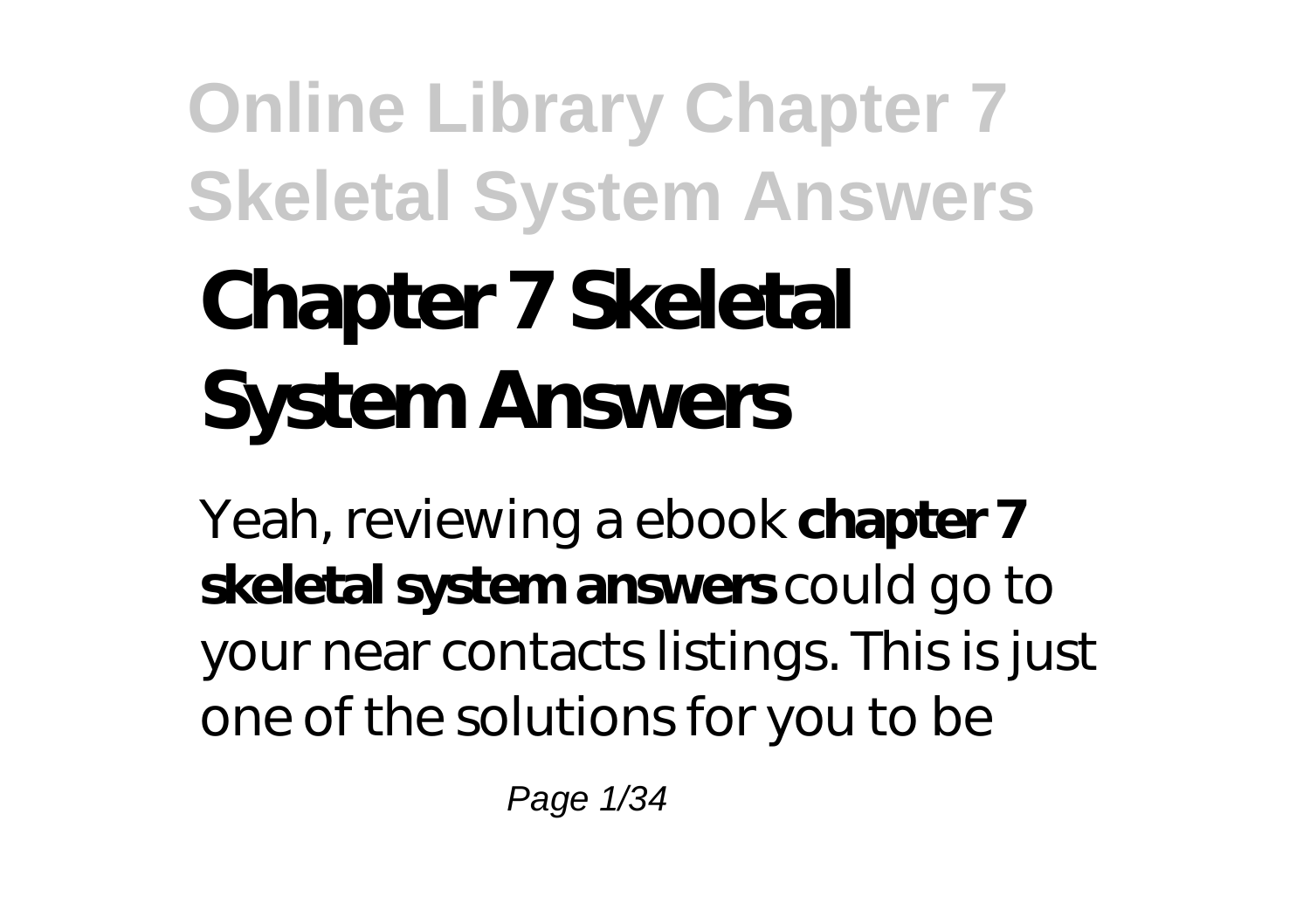successful. As understood, attainment does not recommend that you have fabulous points.

Comprehending as with ease as contract even more than extra will find the money for each success. bordering to, the pronouncement as Page 2/34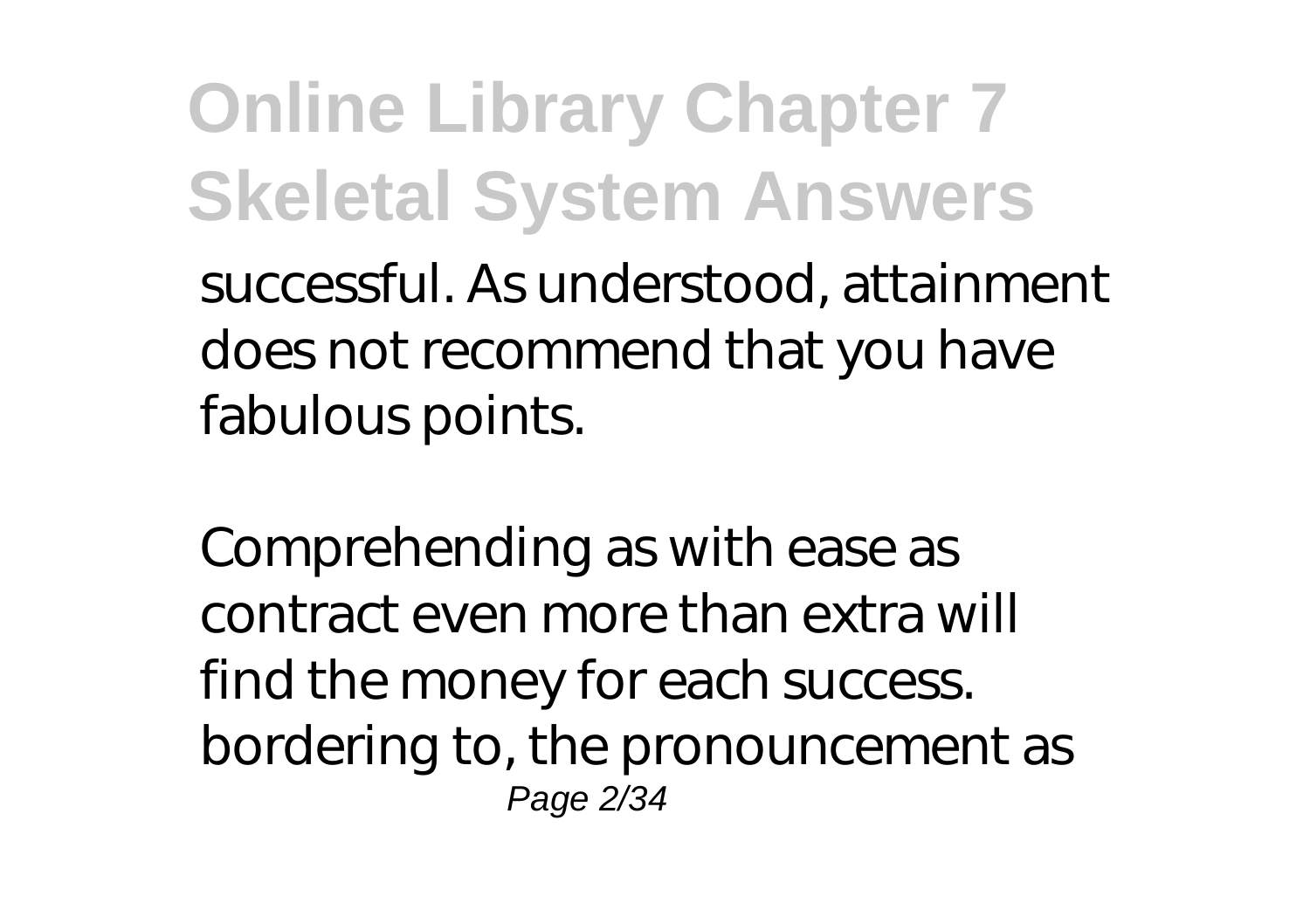skillfully as sharpness of this chapter 7 skeletal system answers can be taken as well as picked to act.

Chapter 7 - Skeletal System Chapter 7 \u0026 8: Skeletal System *Anatomy and Physiology Chapter 7 Part A Lecture: The Skelton* Dr. Parker Page 3/34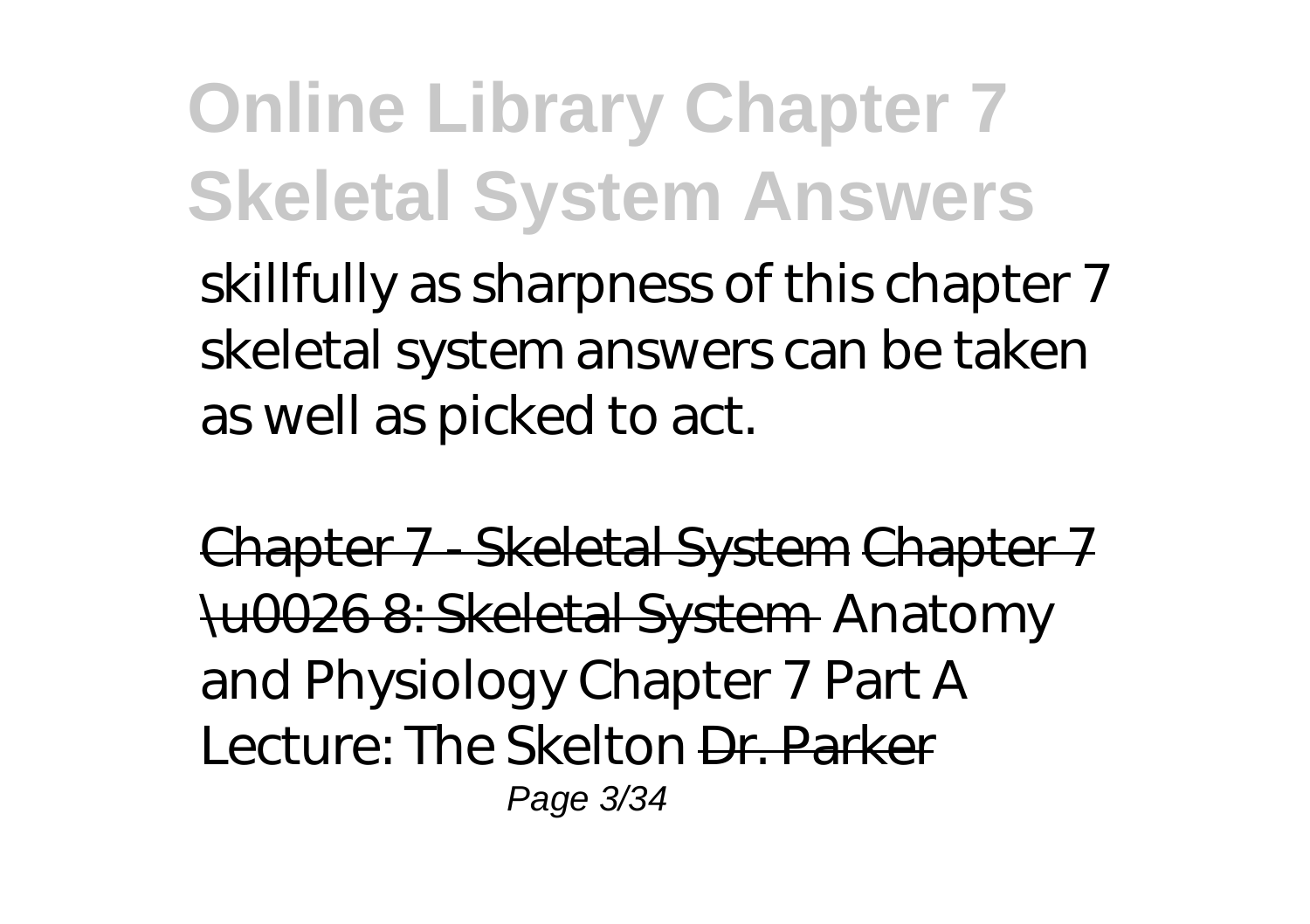A\u0026P I Chapter 7-axial skeleton Axial and Appendicular Skeleton- Dr. Jessica Guerrero Dr. Parker A\u0026P I Chapter 7-appendicular skeleton *Chapter 7 Axial Skeleton* **Human Anatomy \u0026 Physiology: Chapter 7 Part 1 Skeletal System**

Anatomy and Physiology Chapter 7 Page 4/34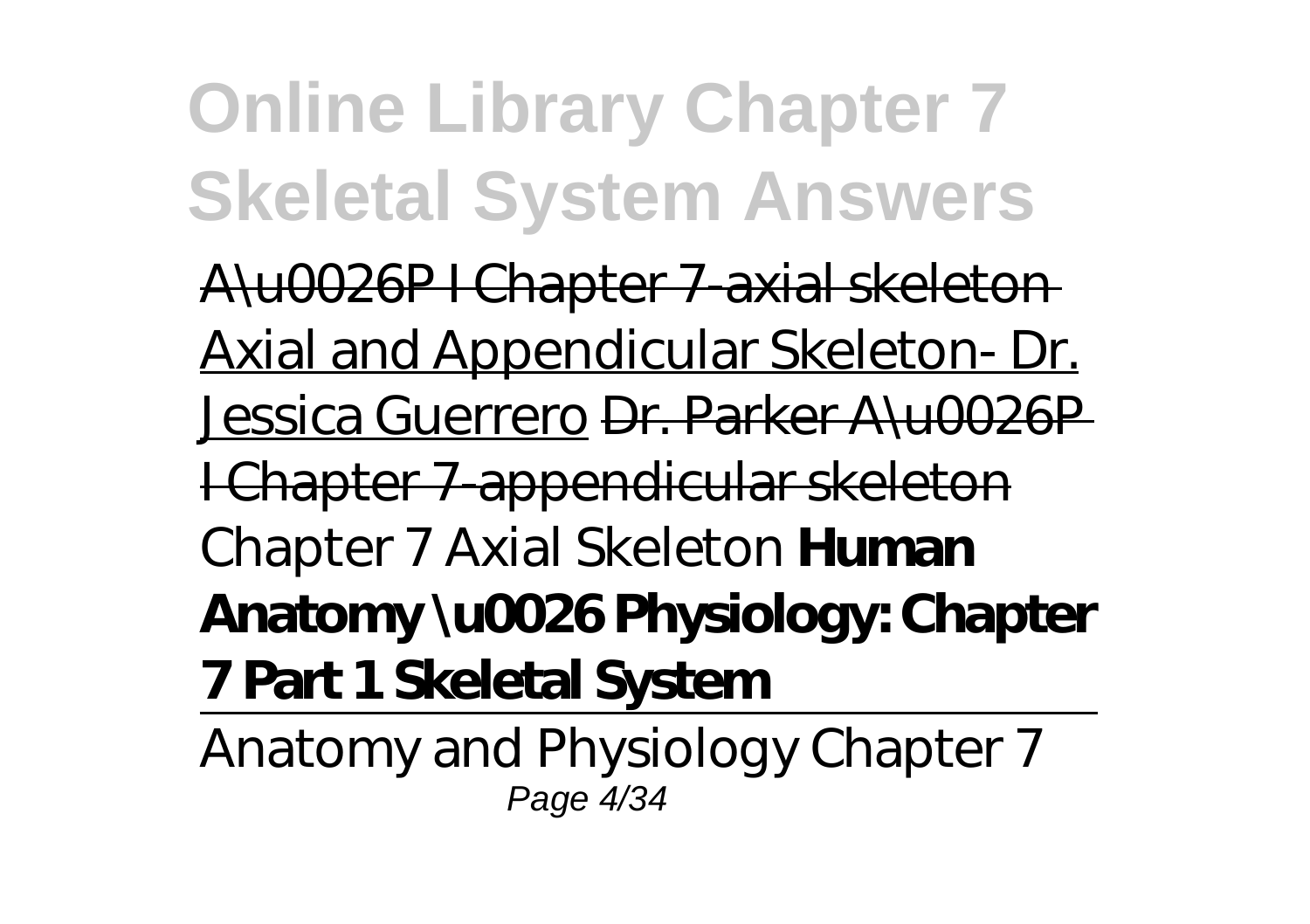Part C Lecture: The Skelton The Skeletal System: Crash Course A\u0026P #19 Skeletal System and Nervous System - Class : 5 Science | Exercises \u0026 Question Answers! CBSE / NCERT holes anatomy physiology chapter 7 part 1 *our skeletal system class 5 | explanation* Page 5/34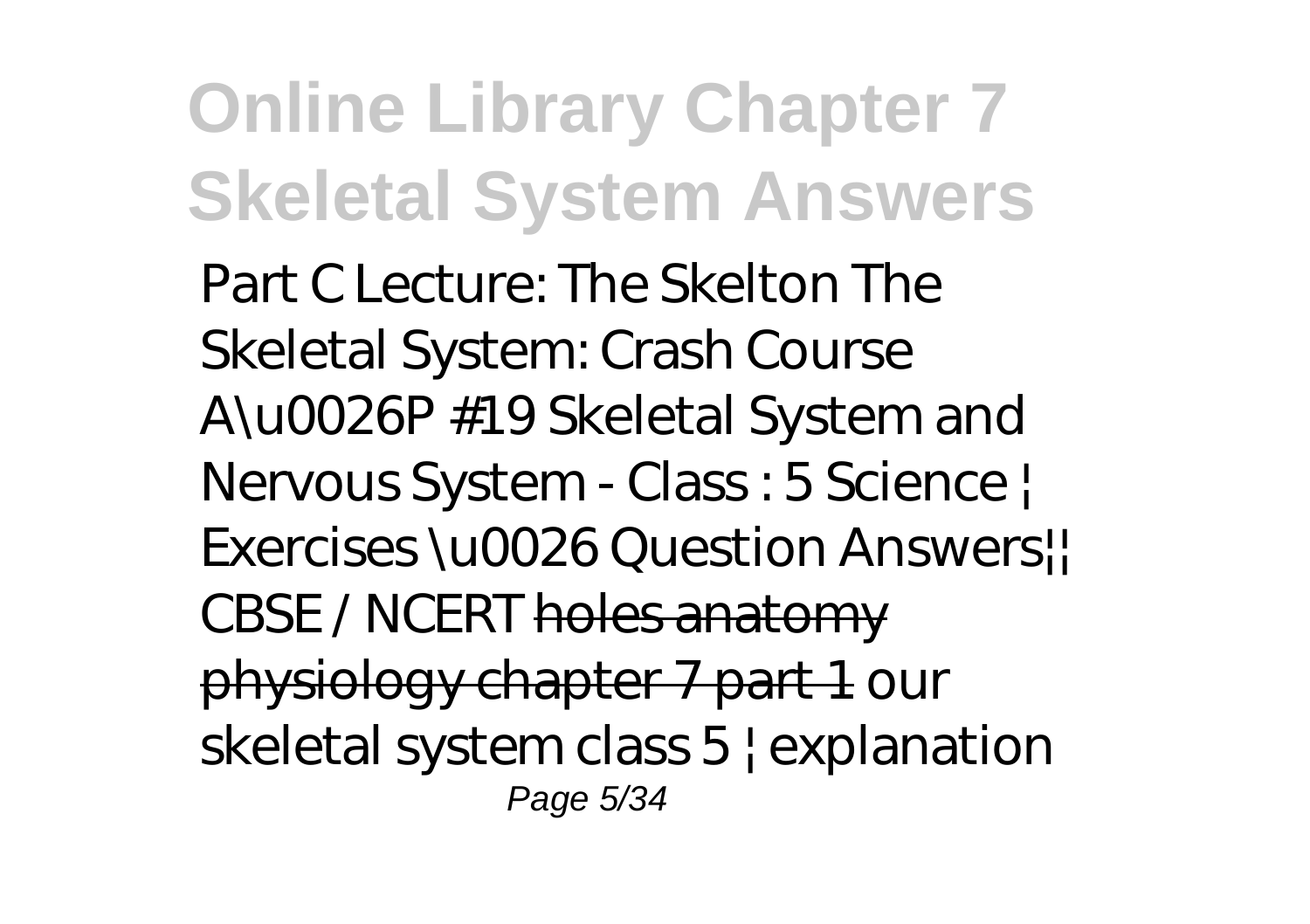*in hindi | CBSE | Class 5 | #unique study Nervous system and skeletal system ( Chapter-7 Class-5)part-3 Class 5th science chapter 7 Skeletal system and nervous system part2 |Science| |Class-5| |Chapter-7| |Exercises| by Alisha Nazz*

Skeletal and nervous system Page 6/34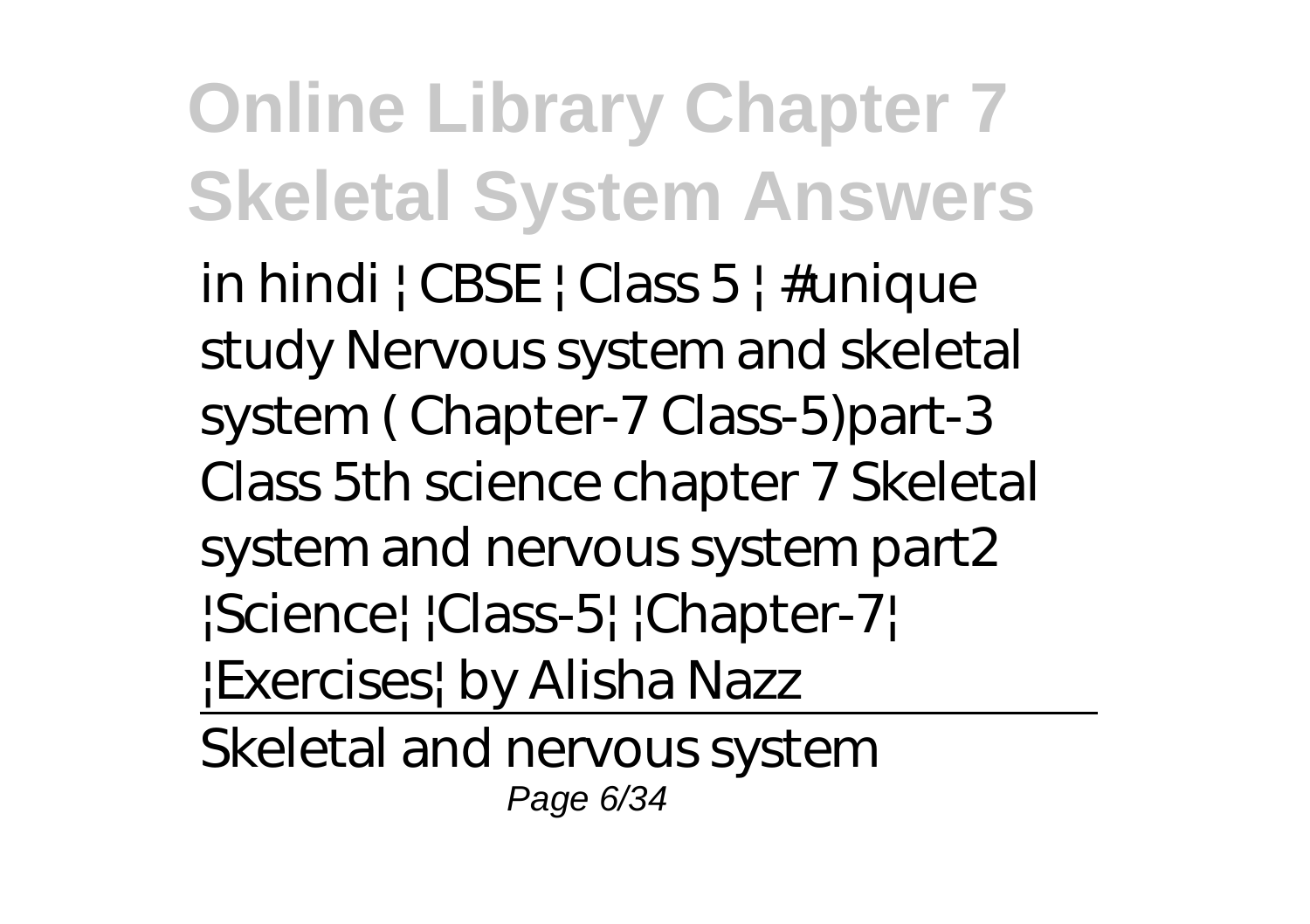(Class-5th Chapter-7)Part-4 by Alisha Nazz.**Bones and Muscles | Science For Kids | Grade 2 | Periwinkle Typical Vertebra, Human Skull, Ribs and Scapula | HSC Zoology | Human Skeletal System | Fahad Sir Introduction to the human skeletal system** Anatomy and physiology of Page 7/34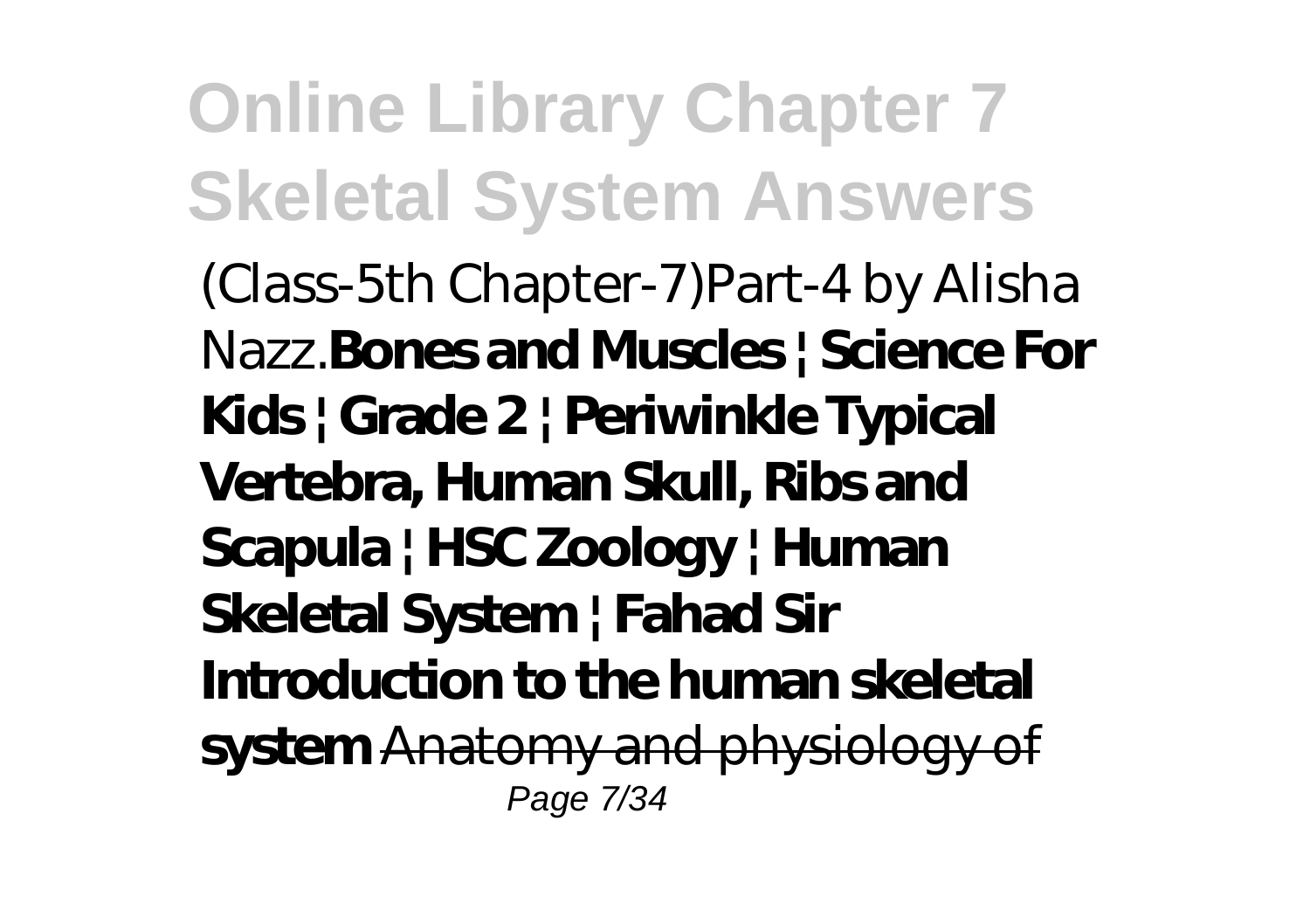human organs Chapter 7 Module 1 Axial Skeleton and the Skull *Skeletal System | Human Skeleton* Chapter 7 Skeleton Lecture C *Skeletal system and Nervous system ( chapter-7 Class-5)Part-1st Anatomy and Physiology of Axial Skeleton Chapter 6 Osseous Tissue The Skeletal System* Page 8/34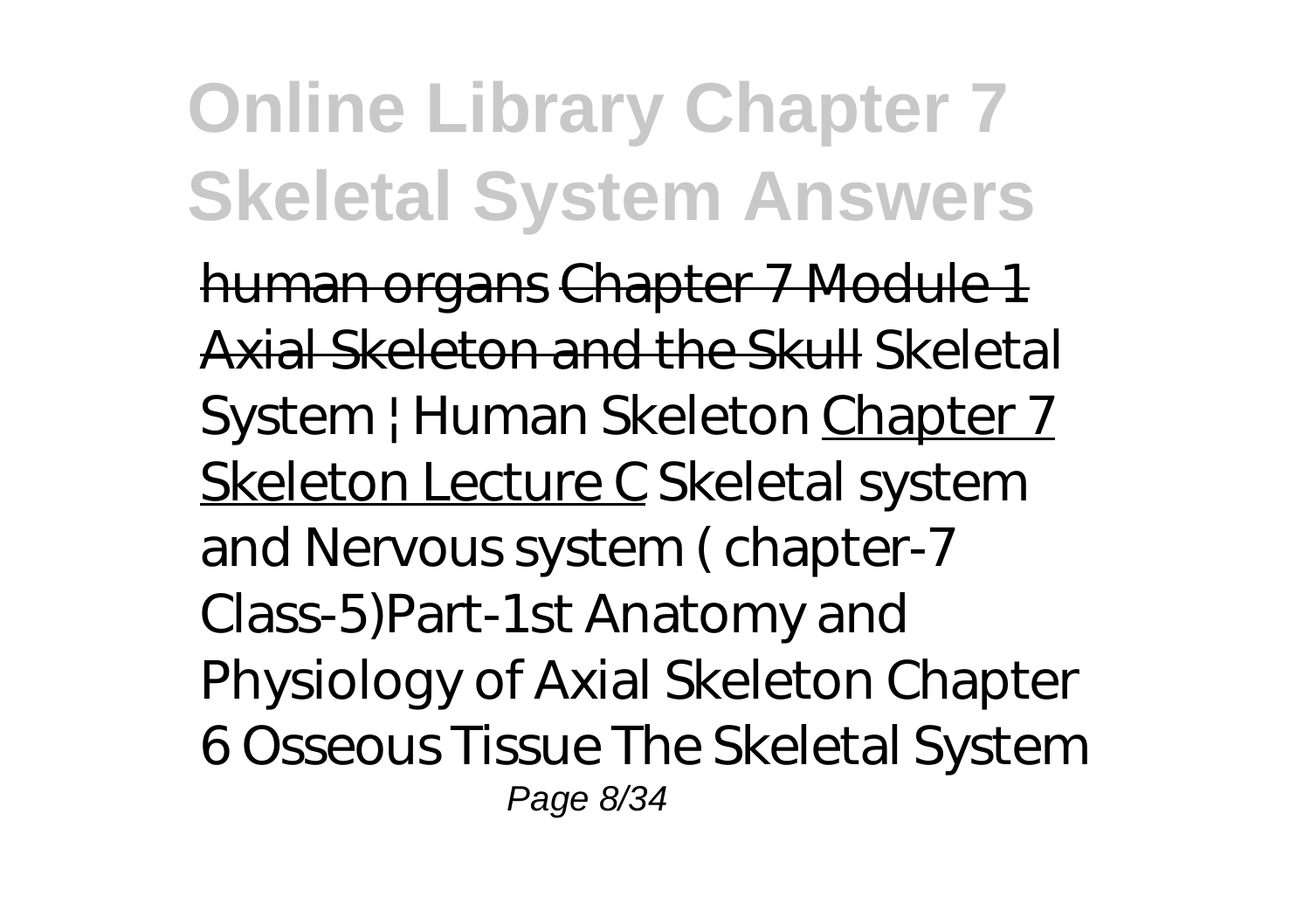*class-5 Chapter 7 — Axial Skeleton* Chapter 7 Skeletal System Answers Study Chapter 7 Skeletal System. 1) are large cells that originate by the fusion of monocytes 2) are cells that give rise to new bone tissue3) get rid of the inorganic component of the oldest cartilaginous cells and allow Page 9/34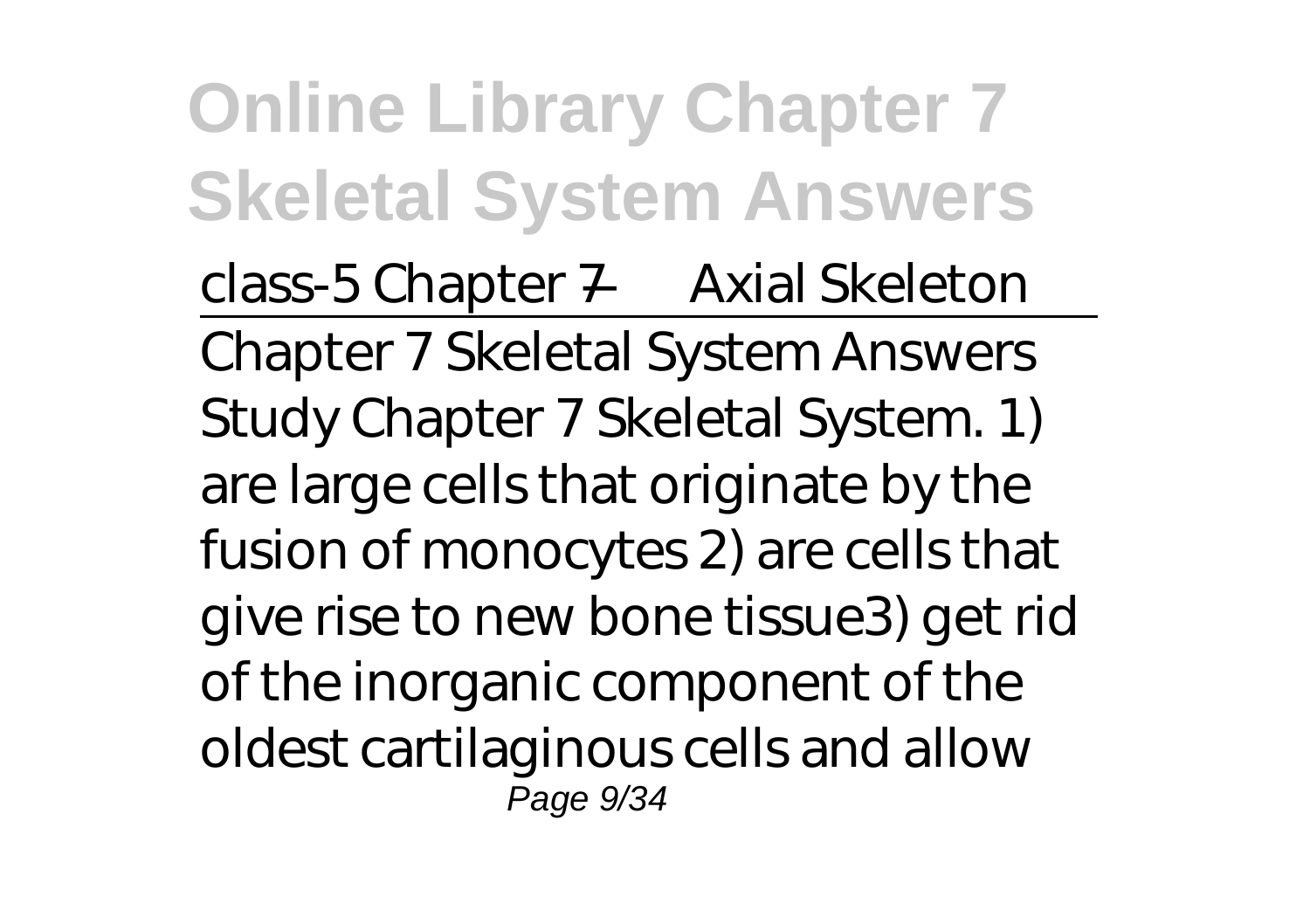osteoblasts to invade the region https ://www.proprofs.com/flashcards/stor y.php?title=chapter-7-skeletalsystem-mastery-test

Chapter 7 Skeletal System Test Answers - examenget.com Page 10/34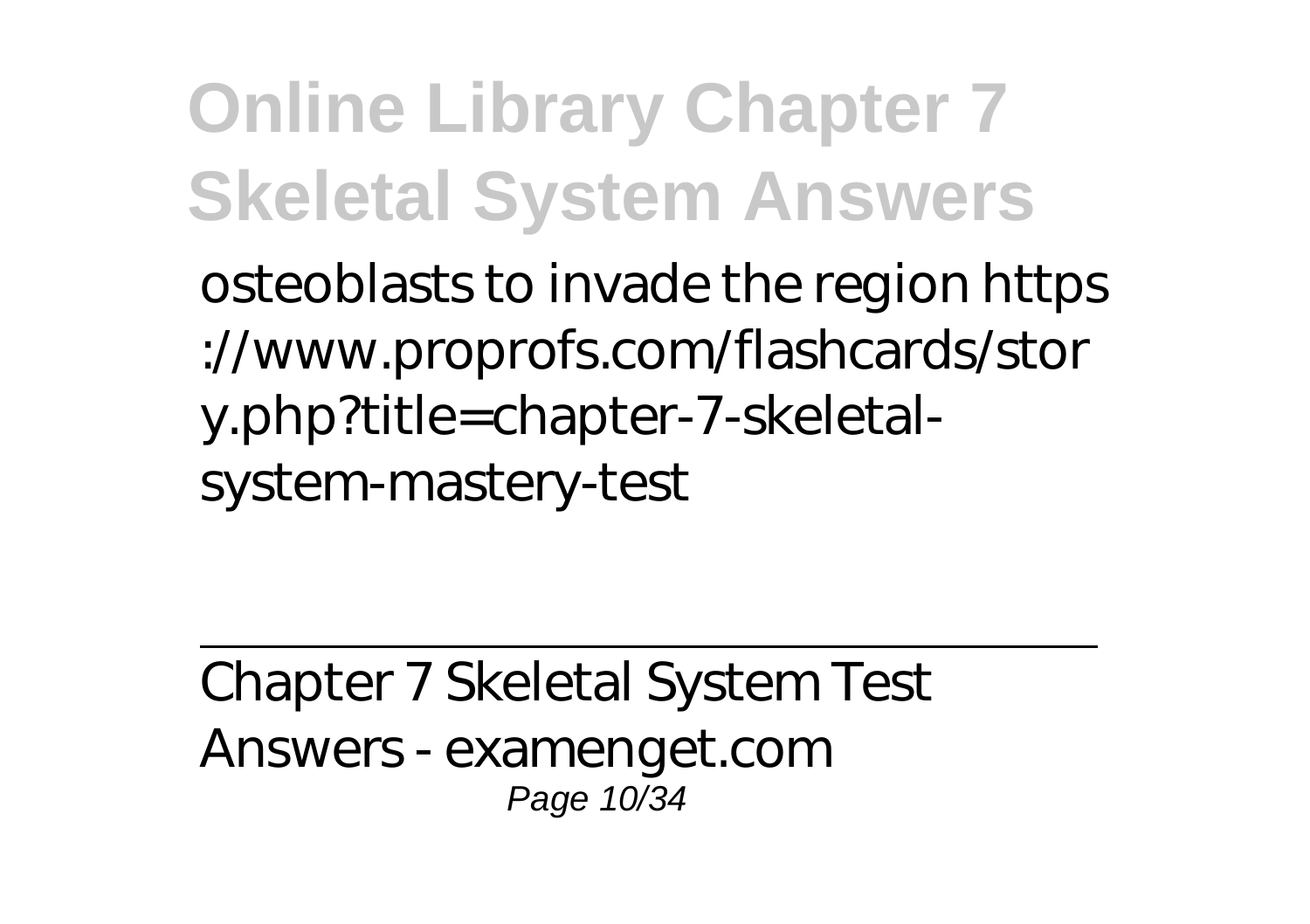Chapter 7 Skeletal System Answers Chapter 7 - Skeletal system. Partietal bones. Occiptial bone. Temporal bones. Sphenoid bone. Join together at the top of the head to form the top and sides…. Forms the rear of the skull. Form the side of the cranium and part of the cranial floor, co…. Page 11/34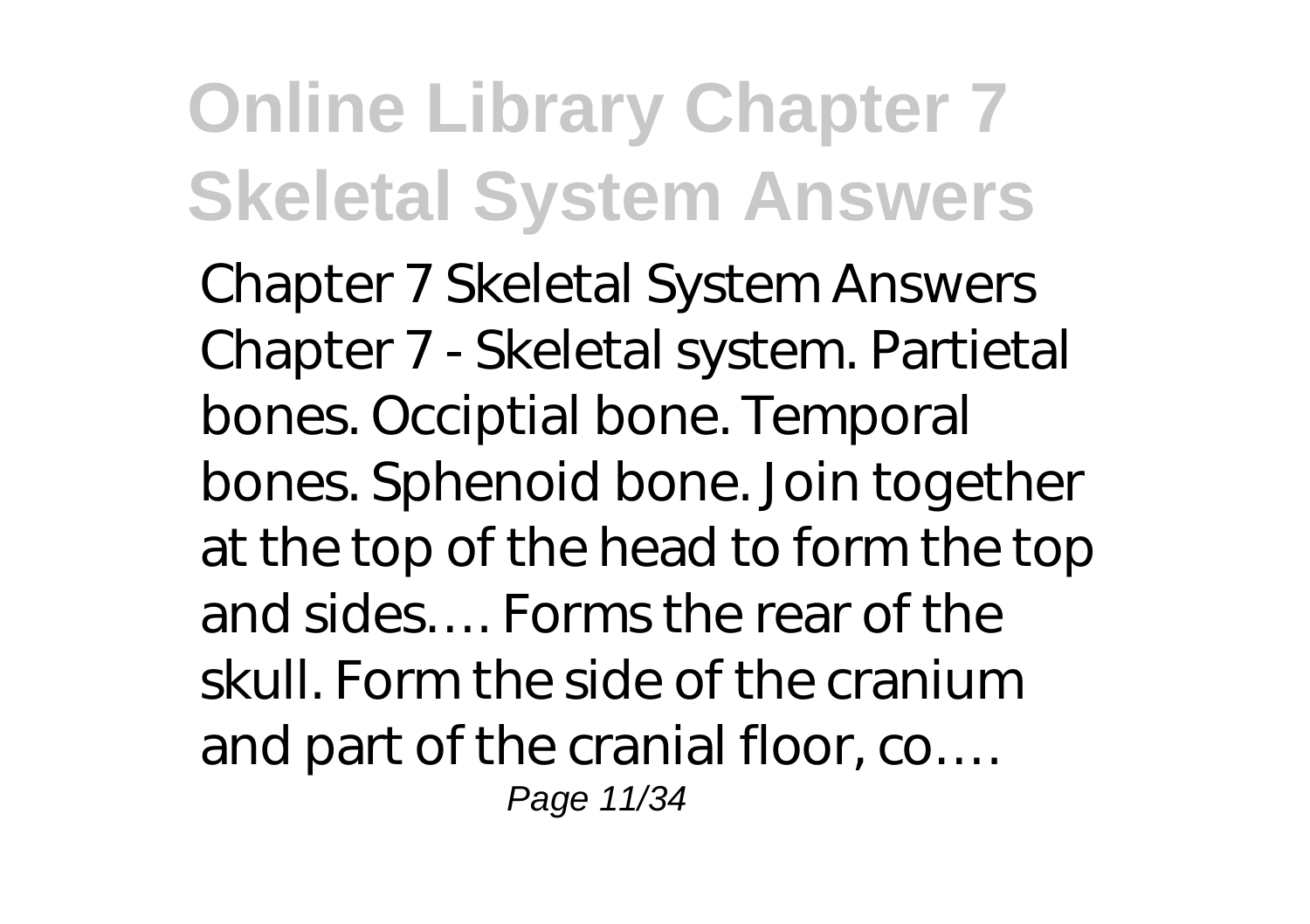Forms a key part of the cranial floor as well as the ...

Chapter 7 Skeletal System Answers Skeletal System With Answers Displaying all worksheets related to - Skeletal System With Answers . Page 12/34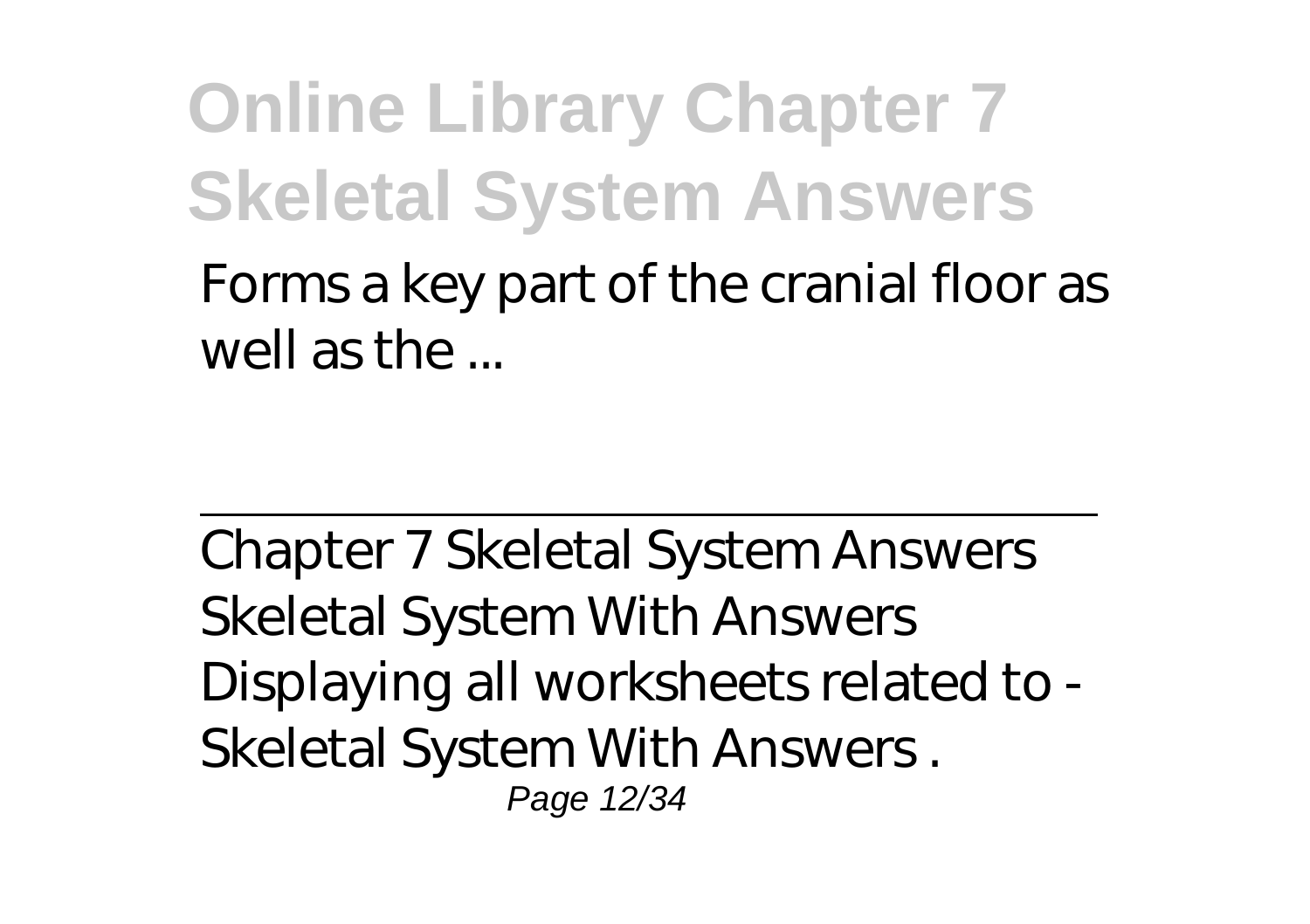Worksheets are Skeletal system work, Skeletal system review list four functions of the, Skeletal system work, Match column a with column write the letter of the, Chapter 7 the skeletal system, Human skeleton anatomy activity, Students work, Skeletal system work. Page 13/34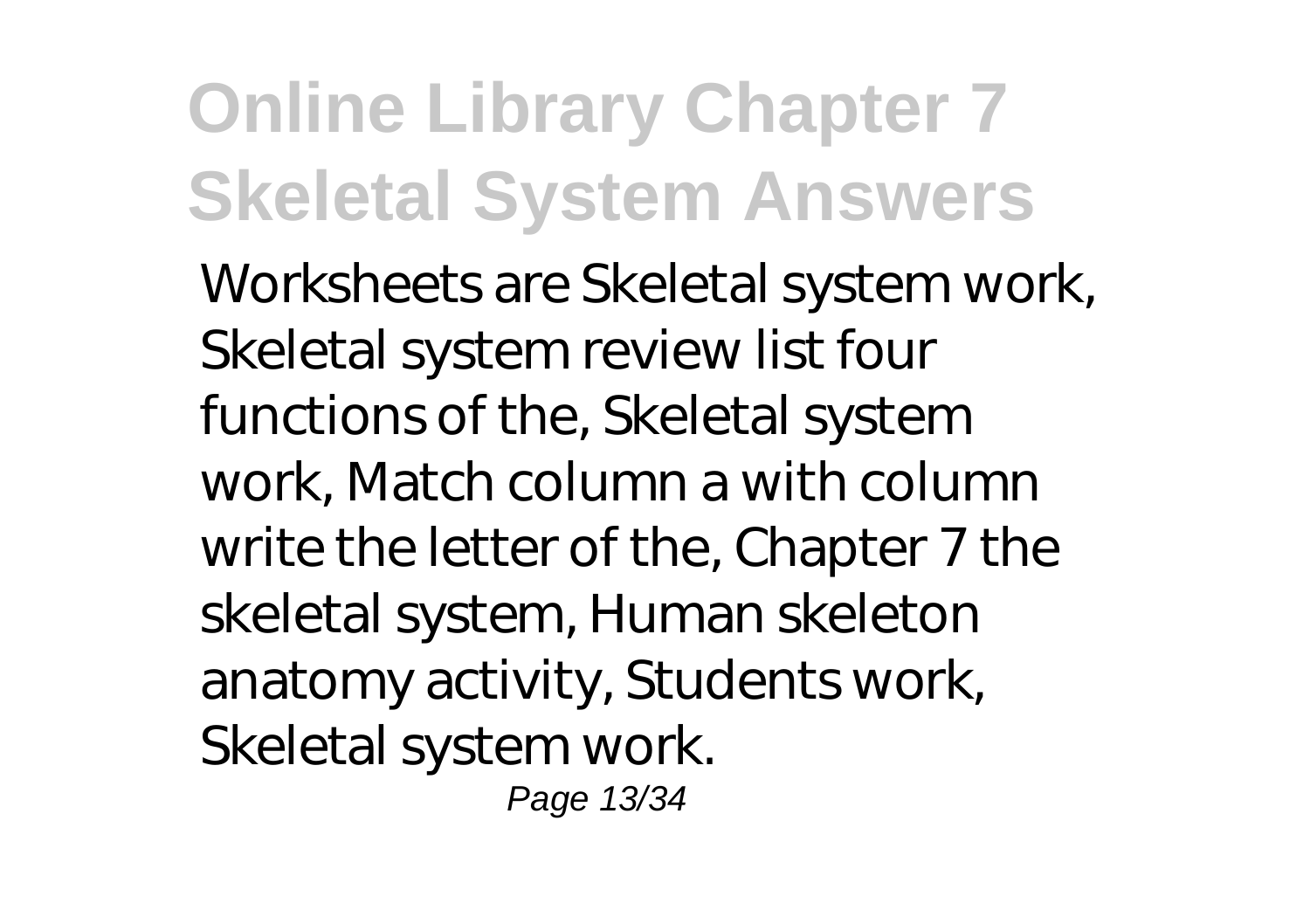Chapter 7 Skeletal System Answer Key - examenget.com Study Answer the Skeletal System Flashcards Flashcards at ProProfs - Study and answer the Skeletal System in a smart manner with these Page 14/34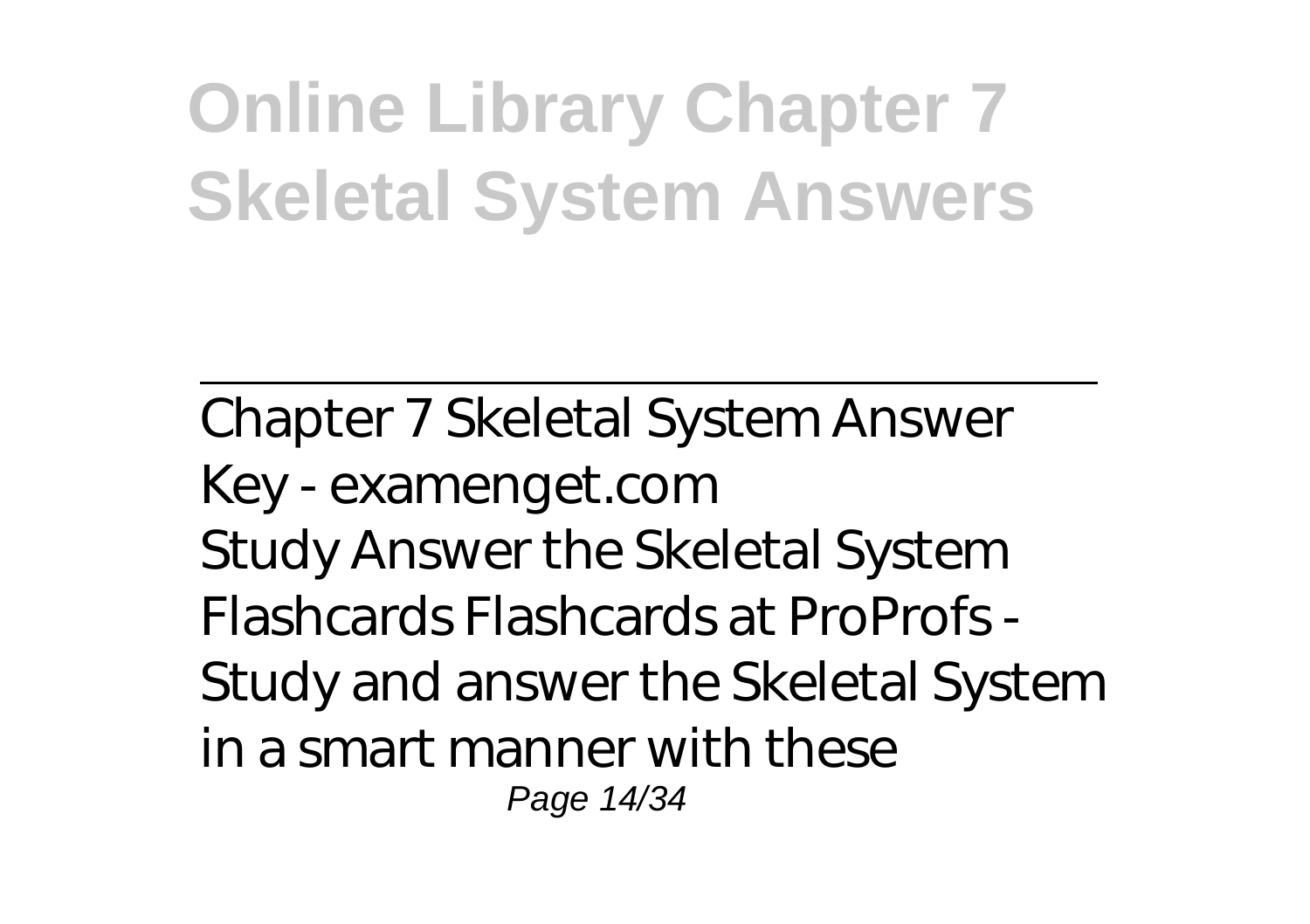flashcards and revise the concepts related to it. Learn the important terms, definitions, and much more briefly with these Skeletal System flashcards quizzes.

Answer the Skeletal System Page 15/34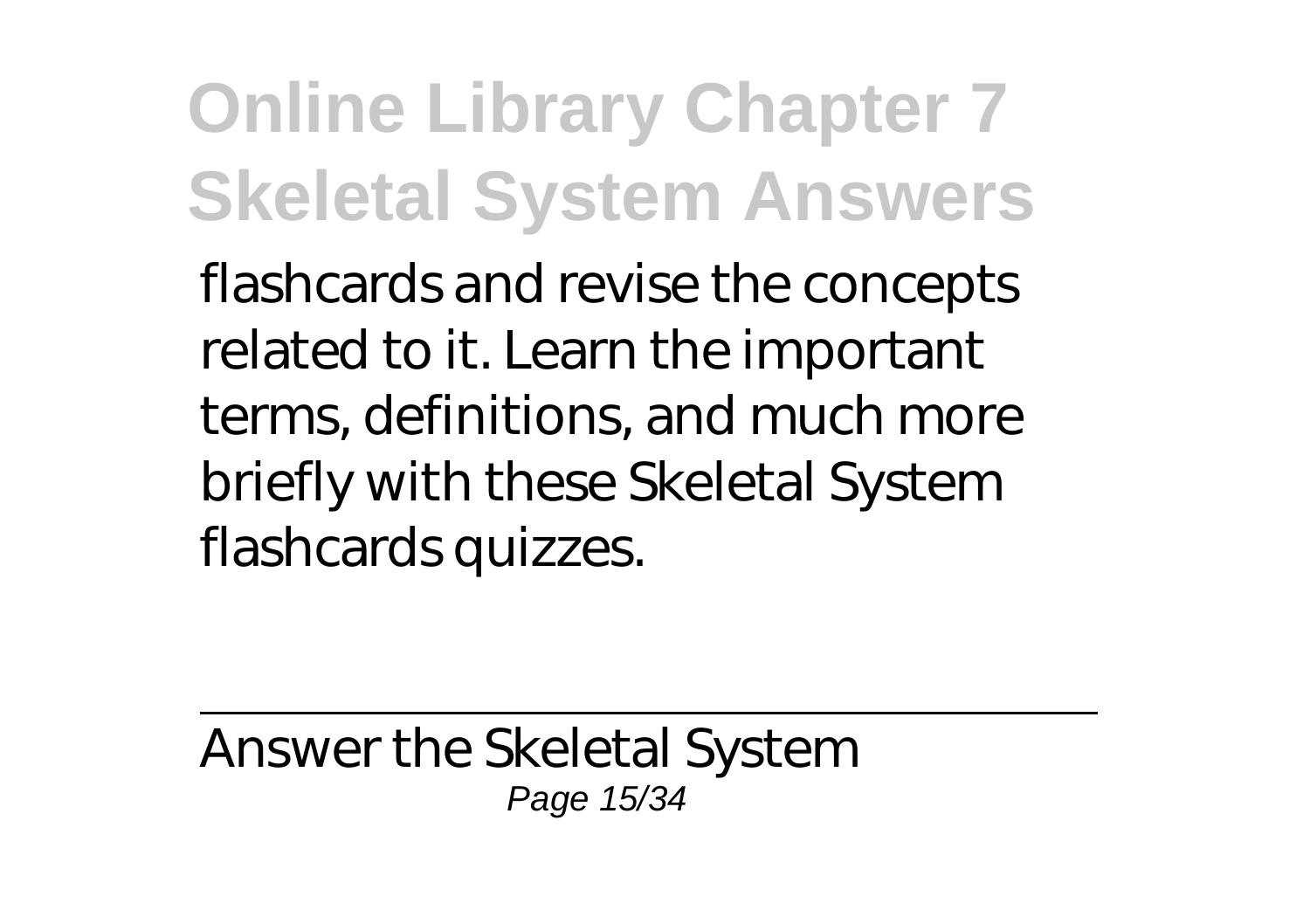Flashcards - ProProfs Two coxae, or hipbones, form this bone and are attached to each other anteriorly and to the sacrum posteriorly. They connect the bones of the lower limbs to the axial skeleton and, with the sacrum and the coccyx, form the pelvis. Page 16/34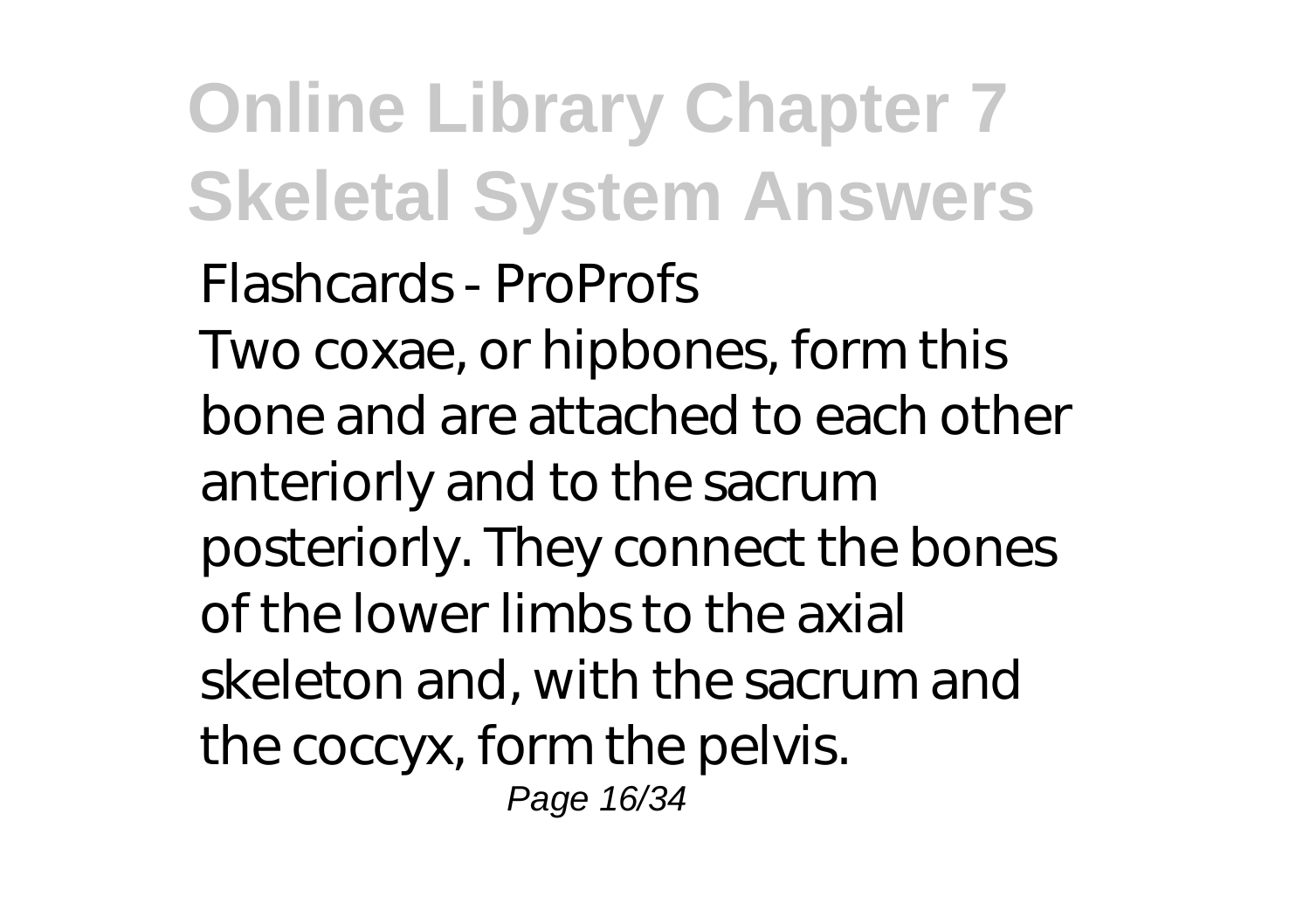Chapter 7: Skeletal System Flashcards | Quizlet Chapter 7 - Skeletal system. Partietal

bones. Occiptial bone. Temporal bones. Sphenoid bone. Join together at the top of the head to form the top Page 17/34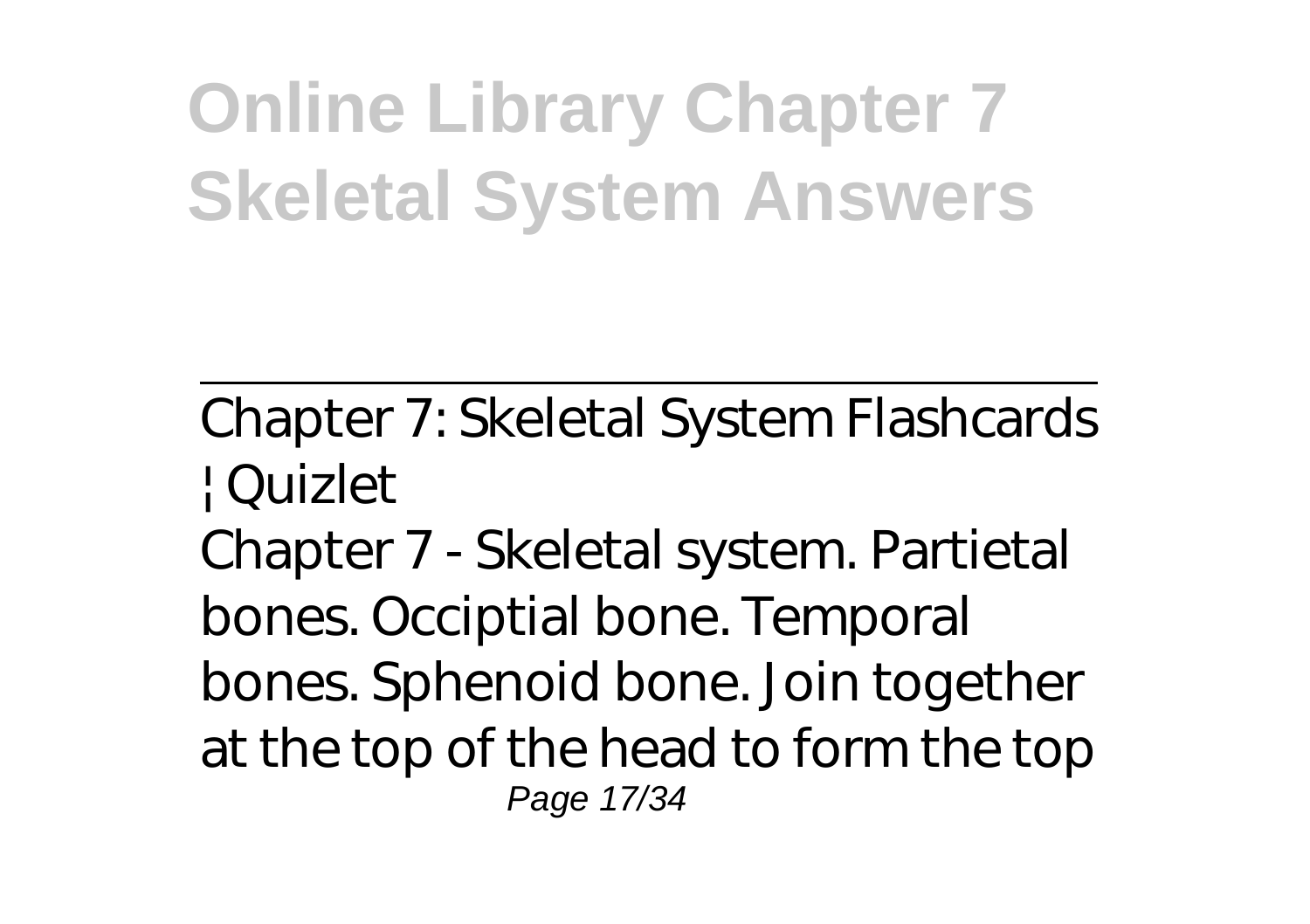and sides…. Forms the rear of the skull. Form the side of the cranium and part of the cranial floor, co…. Forms a key part of the cranial floor as well as the floor and….

quiz chapter 7 skeletal system Page 18/34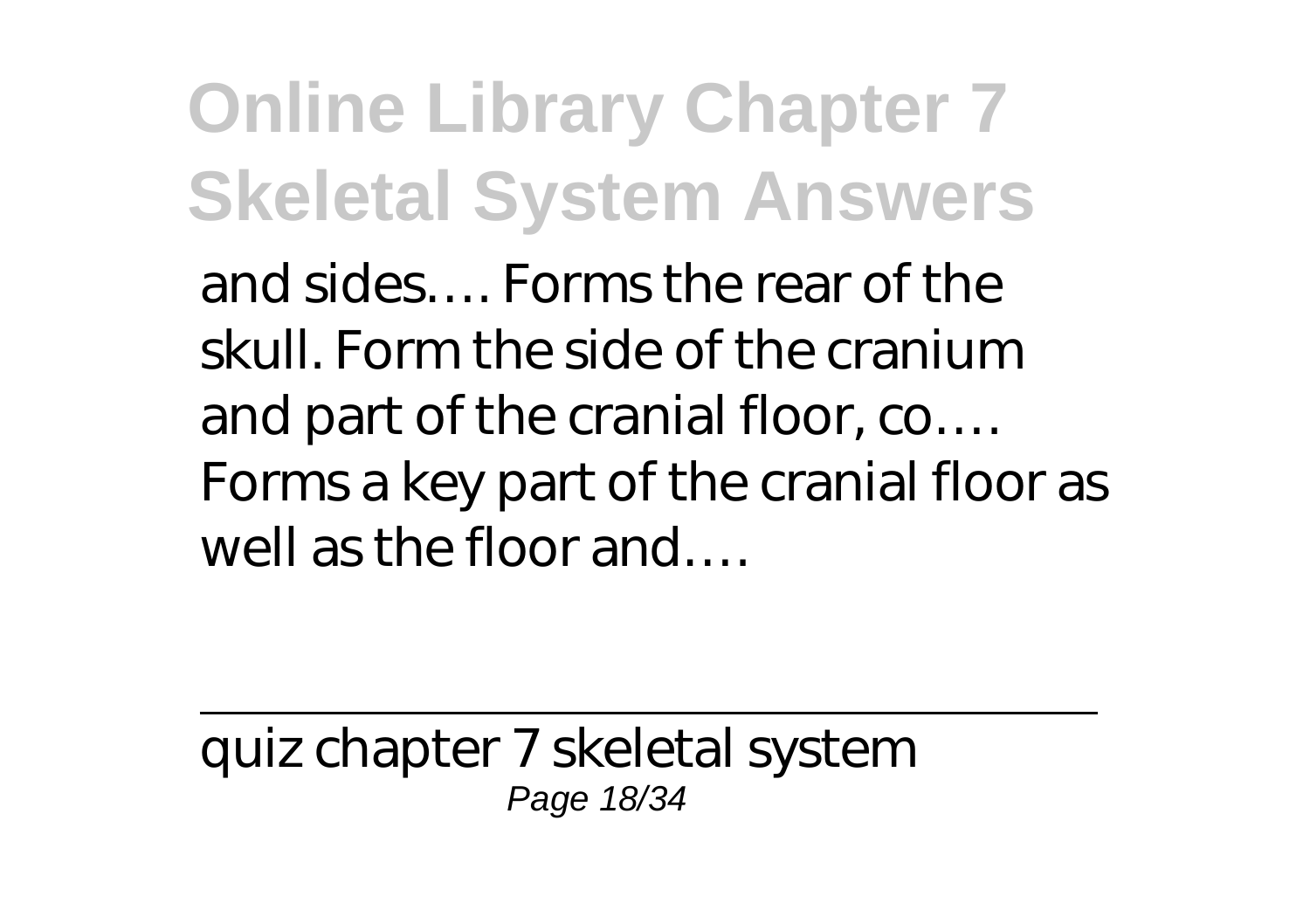Flashcards and Study Sets ... Name the eight bones that form the cranium One frontal, two parietal, two temporal, one occipital, one ethmoid, one sphenoid Name the twenty six vertebrae. 7 cervical, 12 thoracic 5 lumbar 1 sacrum 1 tailbone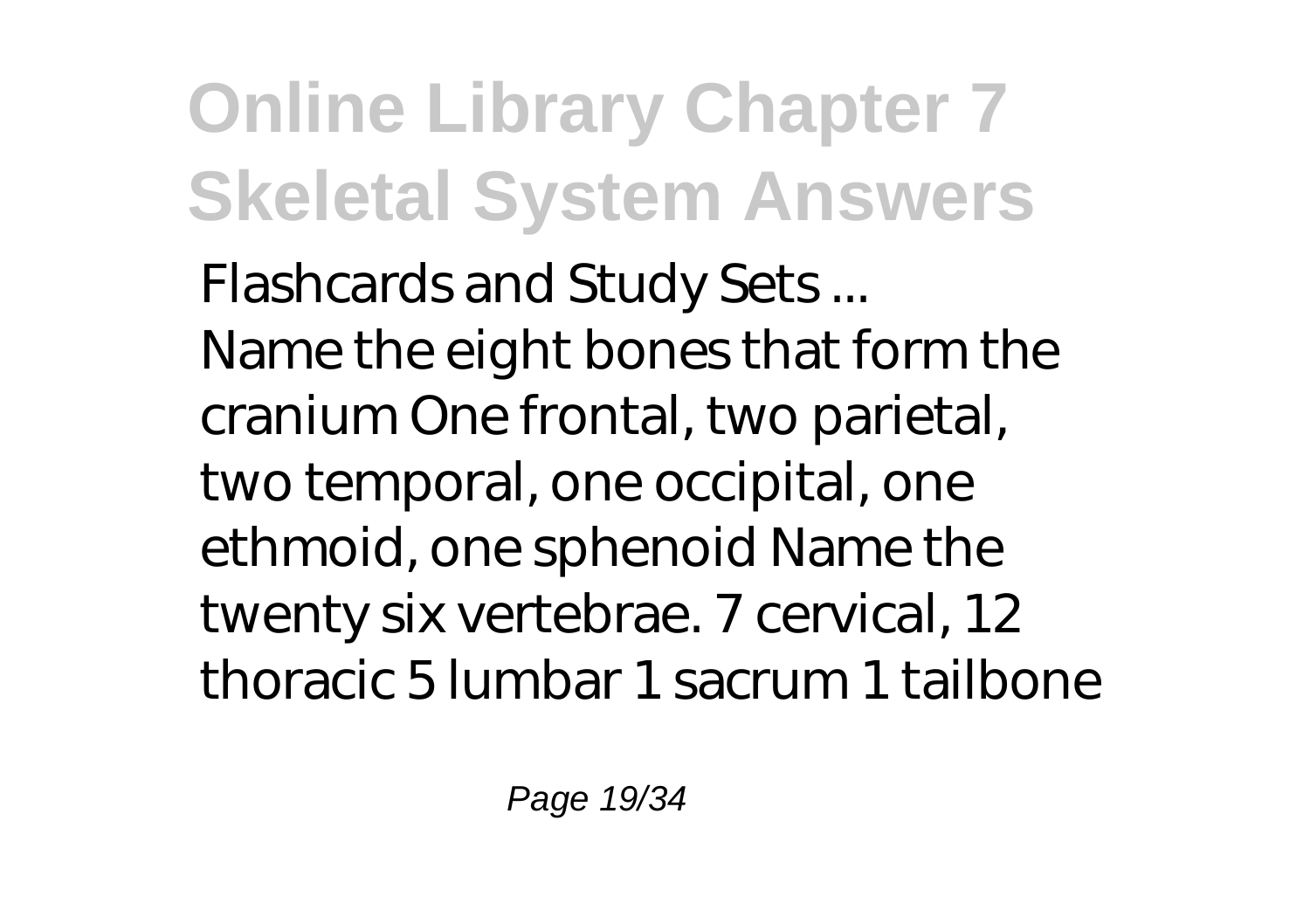Chapter 7:4 skeletal system Flashcards | Quizlet Start studying Chapter 7:4 Skeletal System (Crossword Puzzle). Learn vocabulary, terms, and more with flashcards, games, and other study tools.

Page 20/34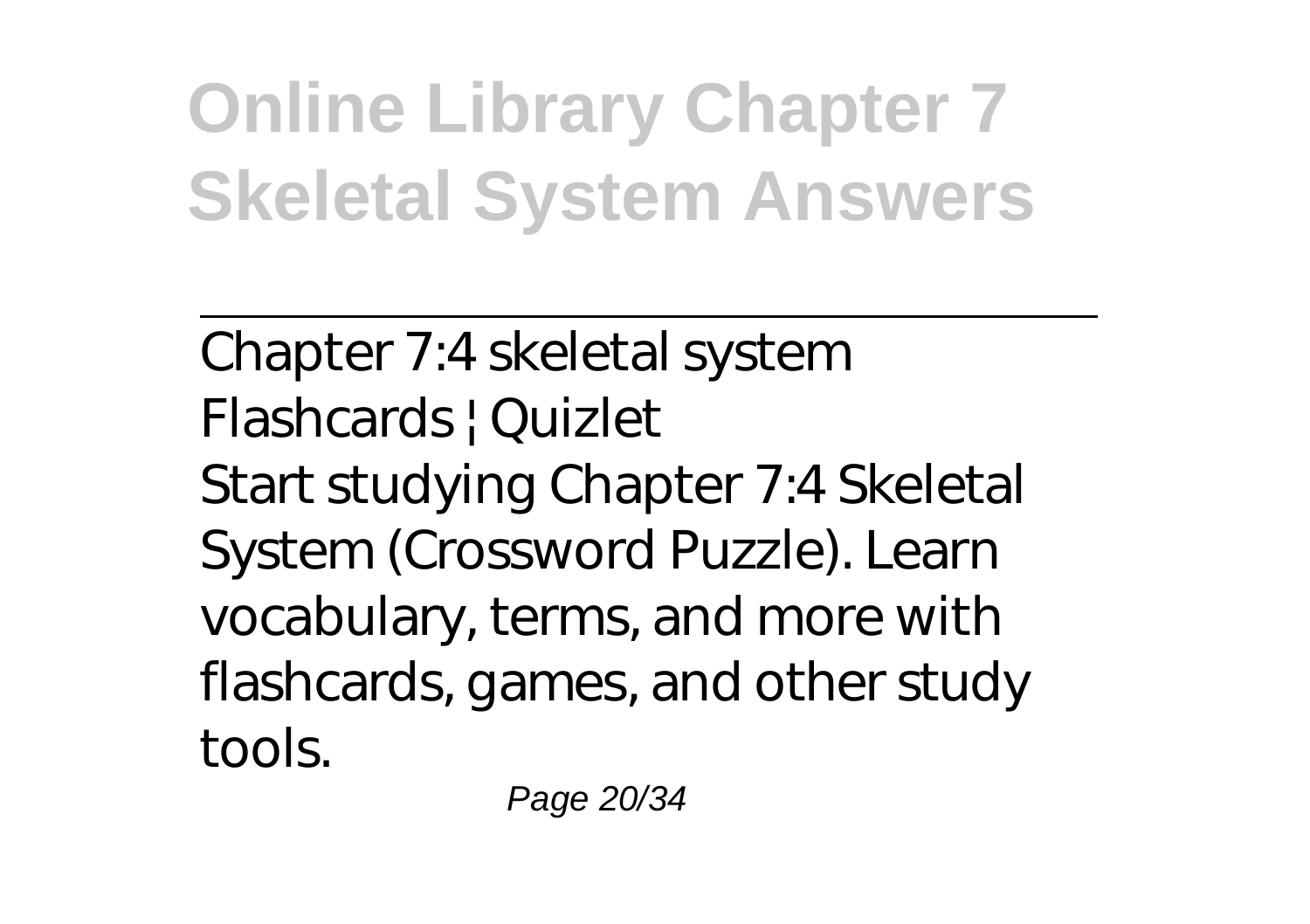Chapter 7:4 Skeletal System (Crossword Puzzle) Flashcards ... Displaying top 8 worksheets found for - Chapter 7 Skeletal System. Some of the worksheets for this concept are Chapter 7 the skeletal system, The Page 21/34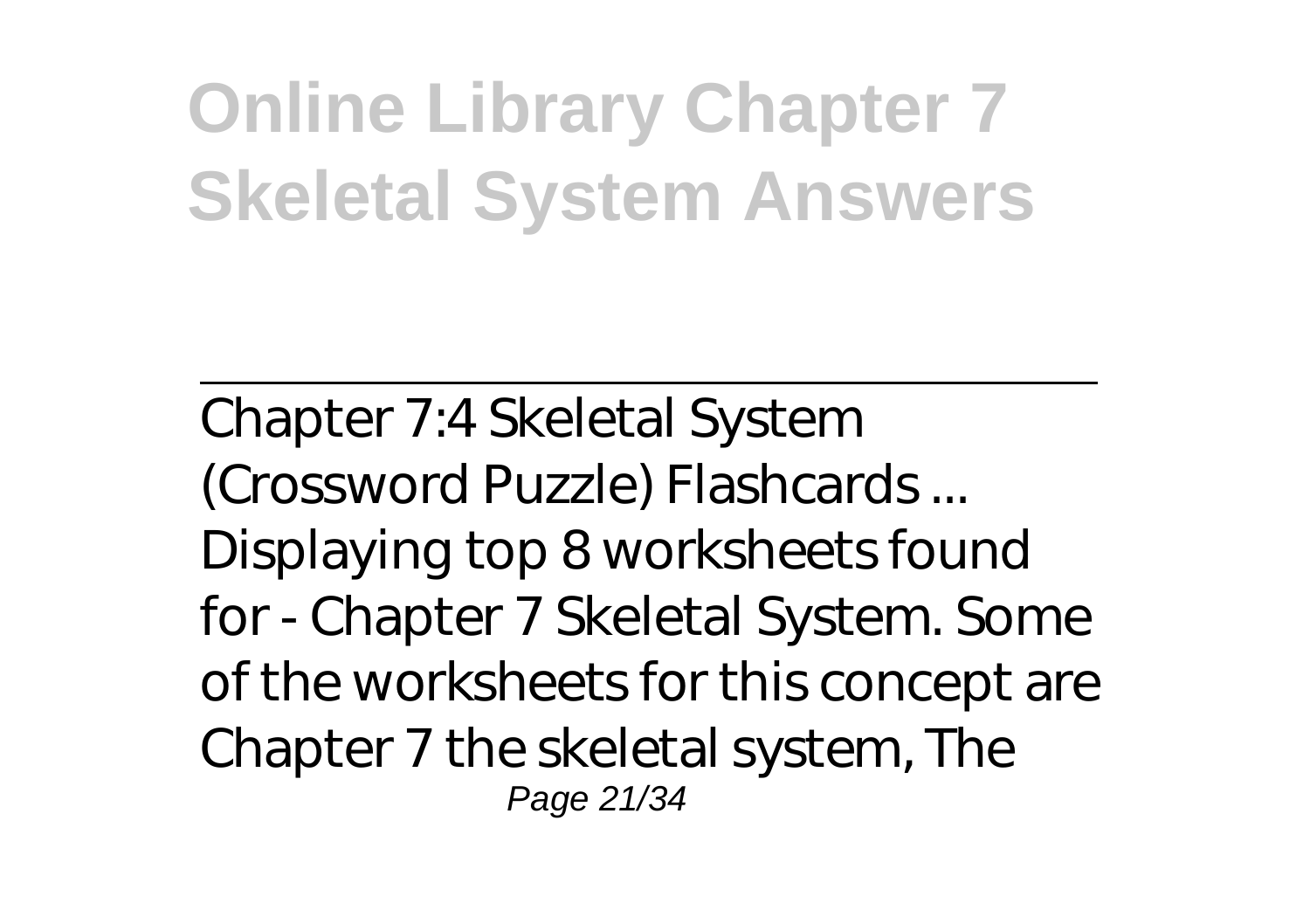skeletal system, Chapter 5 the skeletal systembone tissue, , The skeletal system, Skeletal system skeletal anatom y, The nervous 7 chapter outline system w, The muscular system.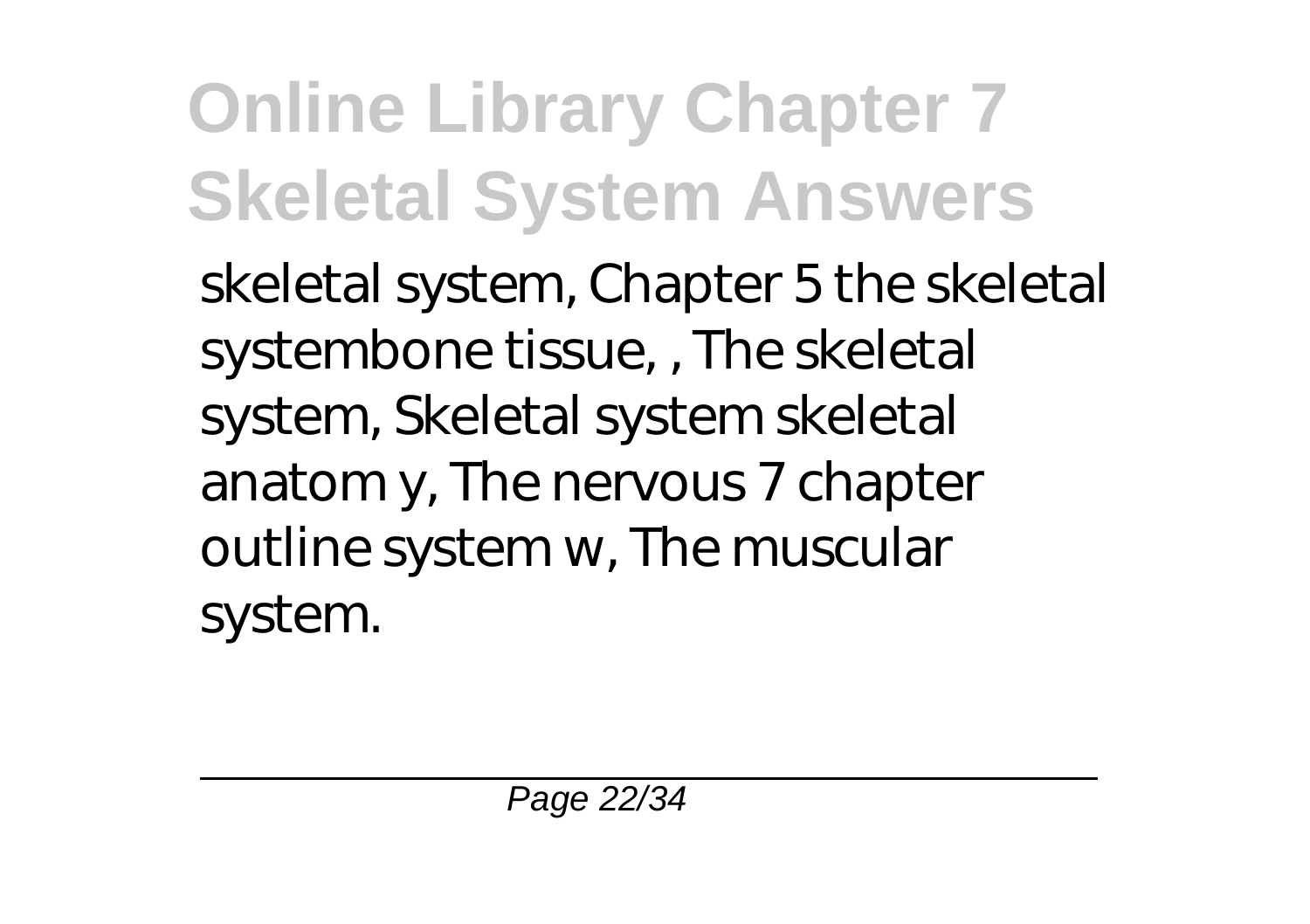Chapter 7 Skeletal System Worksheets - Learny Kids The skeletal system includes all of the bones, cartilages, and ligaments of the body that support and give shape to the body and body structures. The skeleton consists of the bones of the body. For adults, there are 206 bones Page 23/34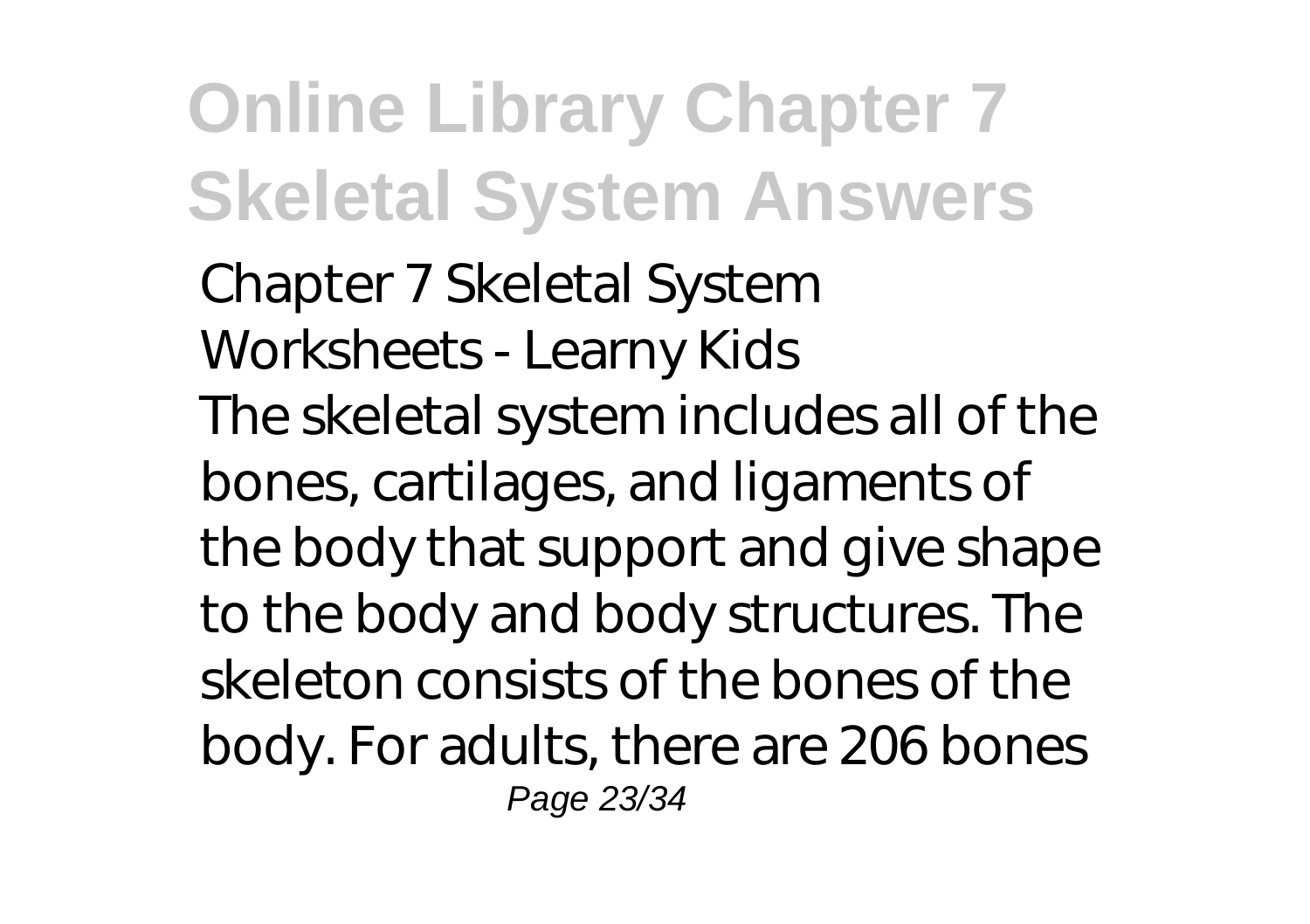in the skeleton. Younger individuals have higher numbers of bones because some bones fuse together during childhood and adolescence to form an adult bone.

7.1 Divisions of the Skeletal System – Page 24/34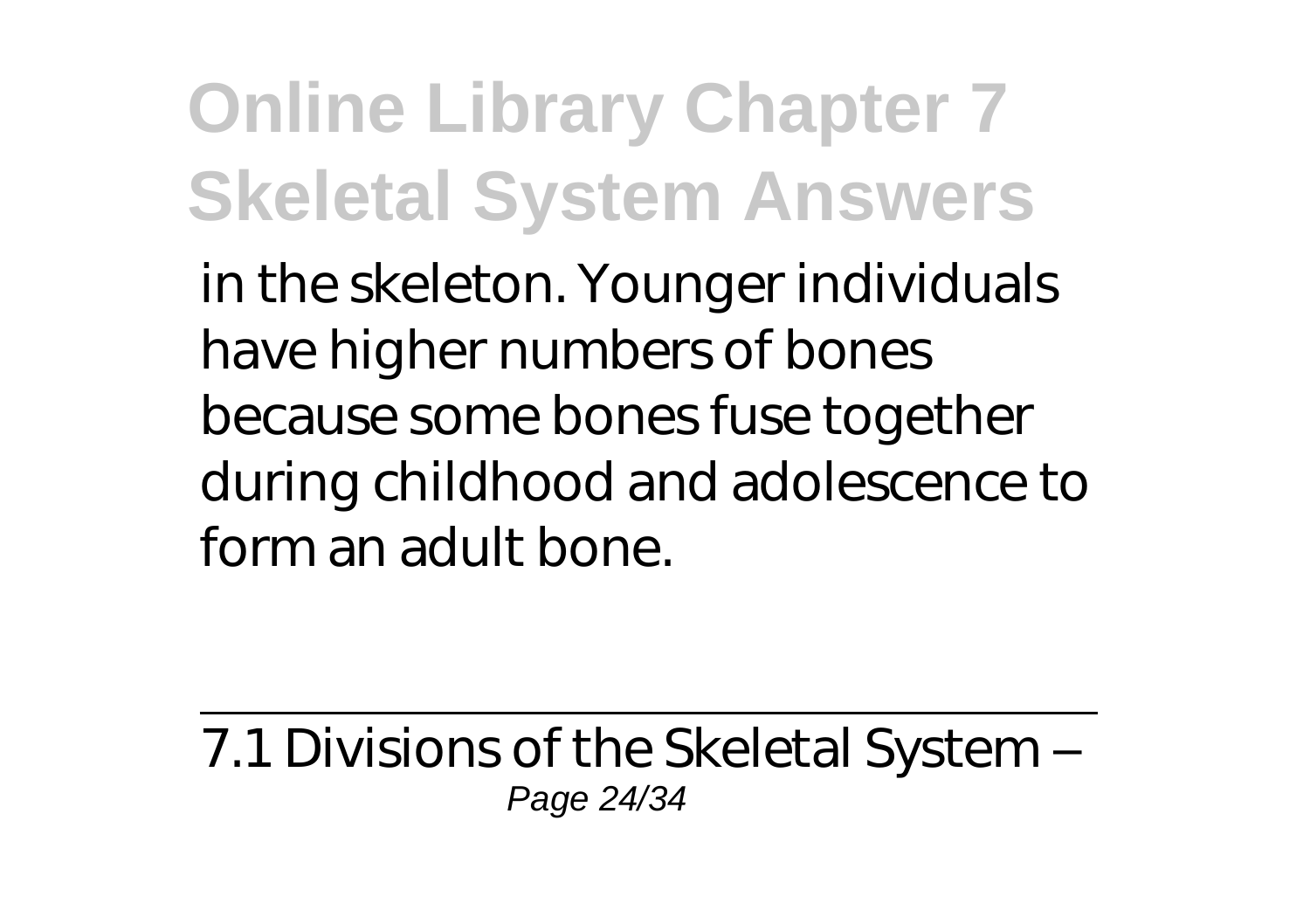Anatomy and Physiology your responses in the answer blanks. I. The organs protected by the thoracic cage include the (1) and the (2) . Ribs I through 7 are called (3) ribs, whereas ribs 8 through 12 are called (4) ribs. Ribs 11 and 12 are also called (5) ribs. All ribs articulate posteriorly Page 25/34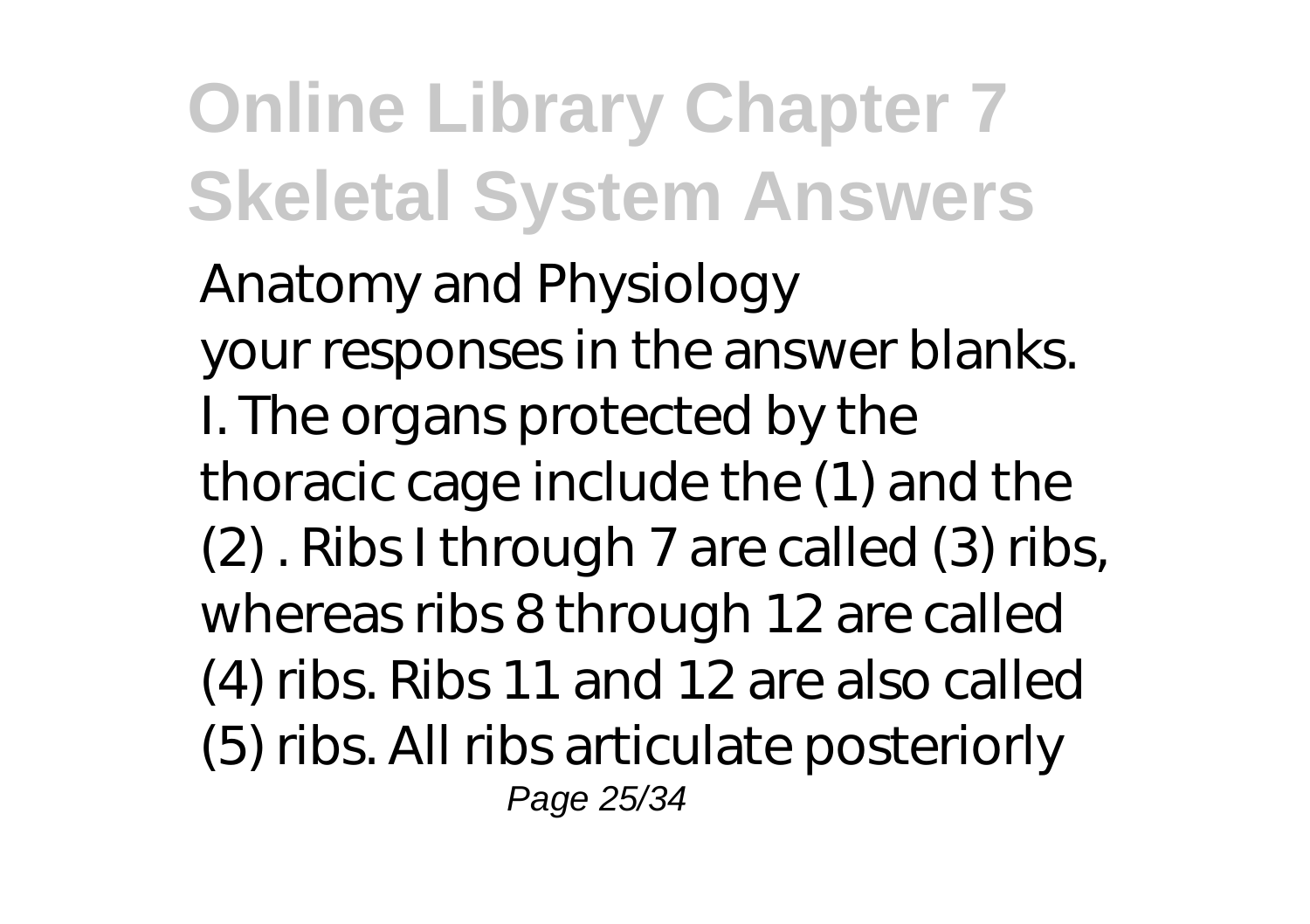with the (6) , and most connect anteriorly to the (7) either directly or indirectly.

Chapter 5 Skeletal System Study Guide Answers The Human Body in Health & Disease, Page 26/34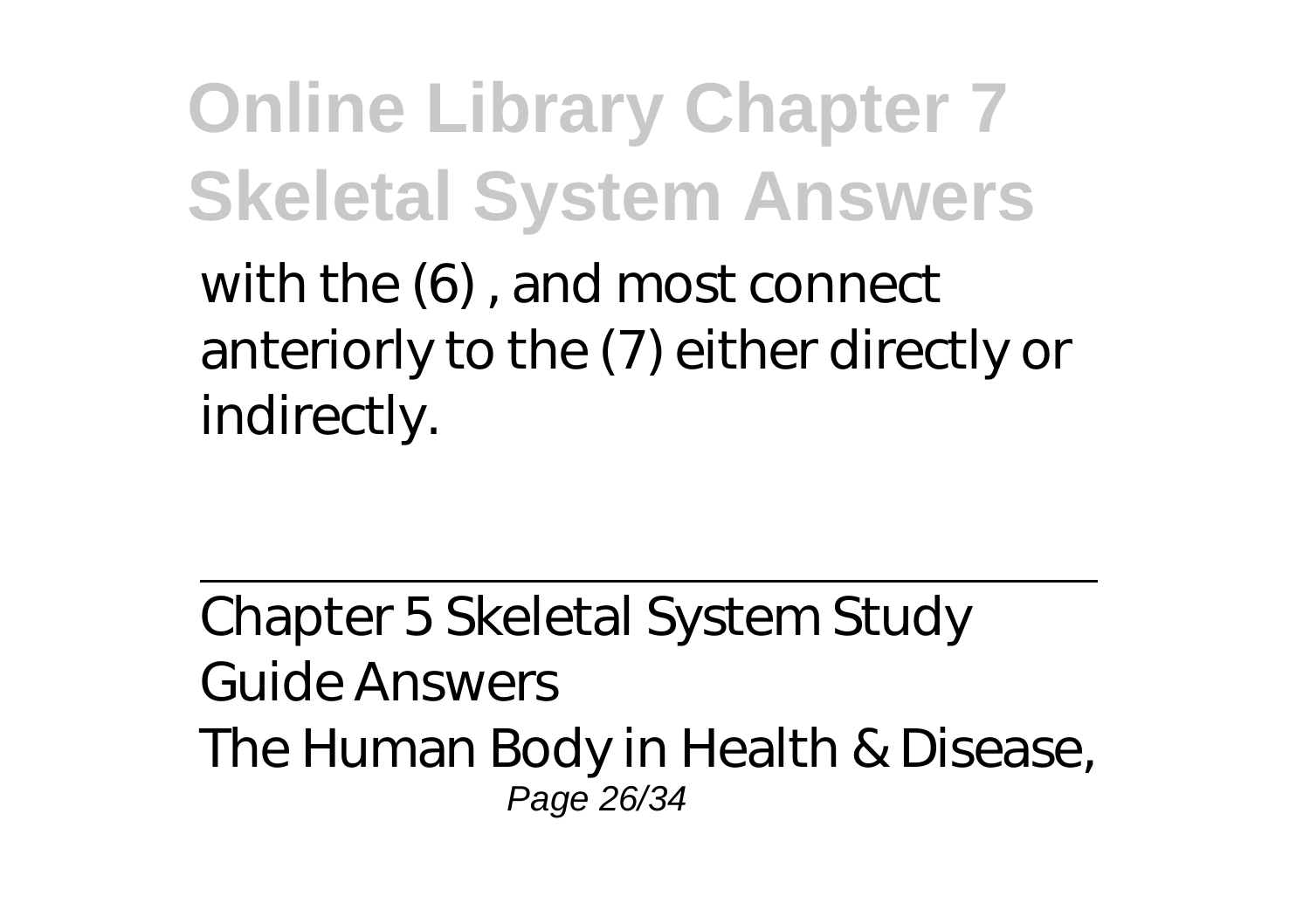Thibodeau. Chapter 7 Vodcast MCO 150: Medical Specialties & Pathophysiology Central Maine Community College Taught by: Sa...

Chapter 7 - Skeletal System - YouTube §130 Chapter 7 skeletal system Page 27/34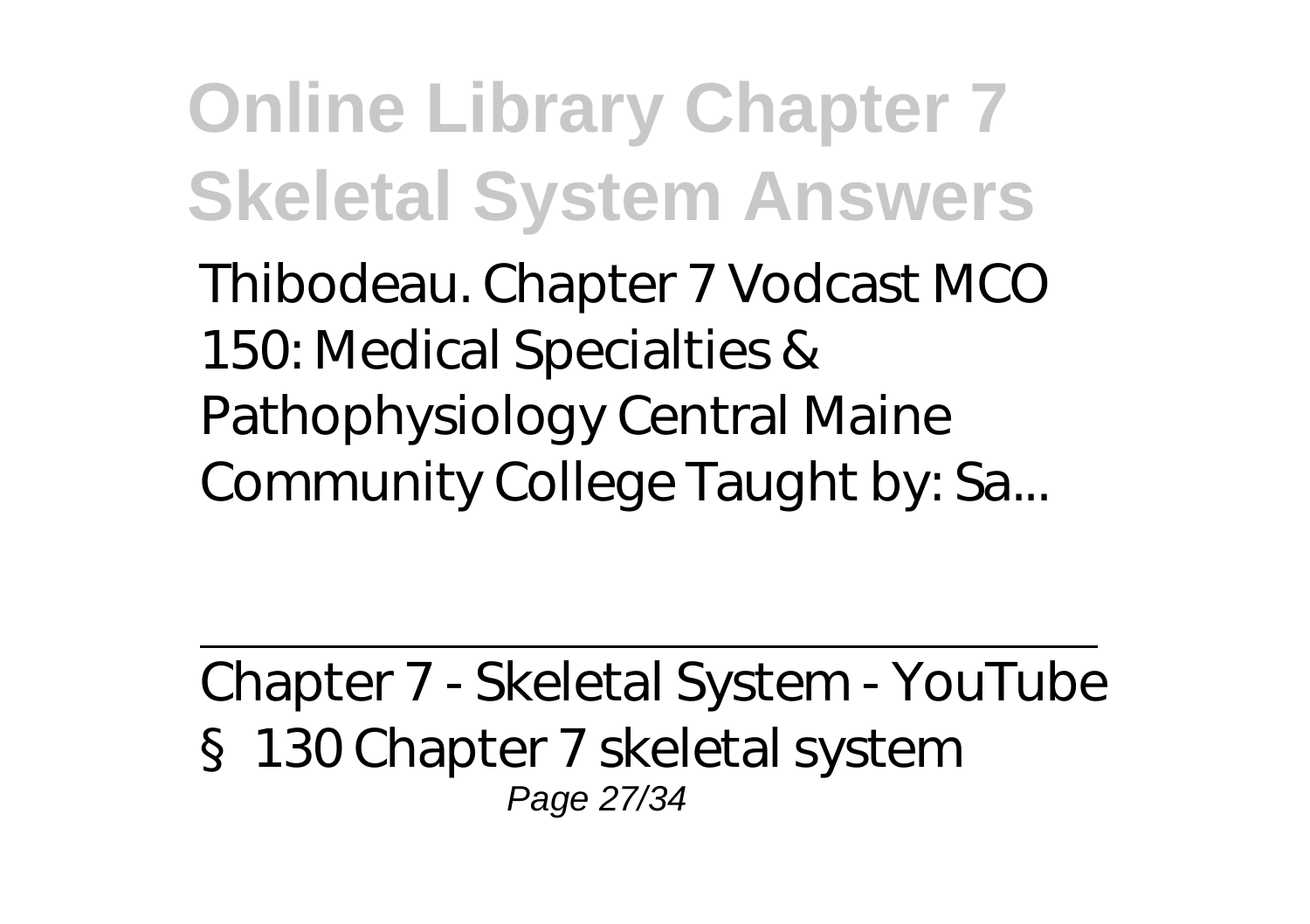mastery test answer key. 1. Implementation of Texas Essential Knowledge and Skills for Agriculture, Food, and Natural Resources, Adopted 2015. (a) The provisions of this subchapter shall be implemented by school districts beginning with the 2017-2018 school year Chapter 7 Page 28/34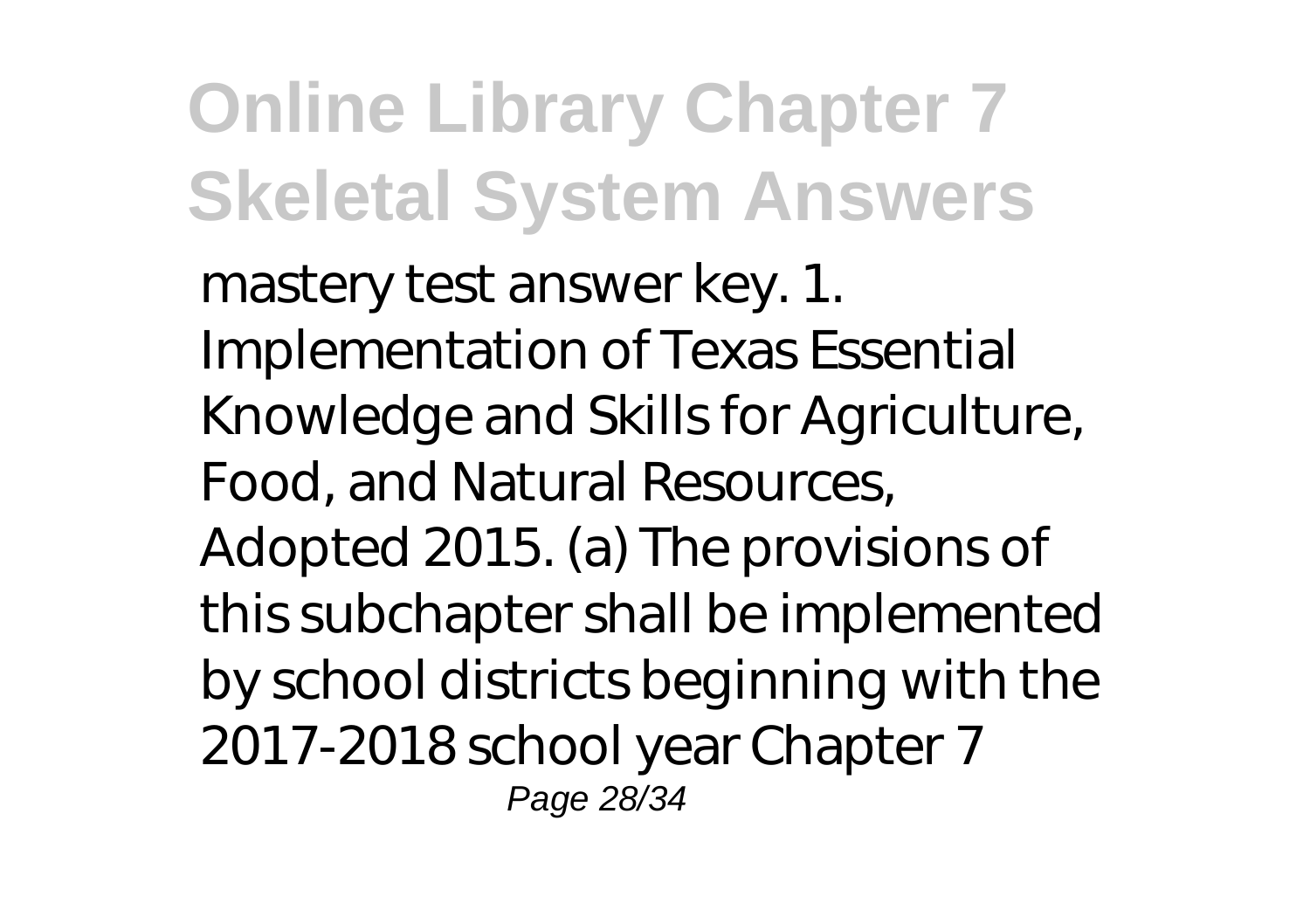#### **Online Library Chapter 7 Skeletal System Answers** skeletal system mastery test answer key.

Chapter 7 Skeletal System Mastery Test Answer Key 7. Mandible - lower jaws, only moveable bone of the skull . Sutures - Page 29/34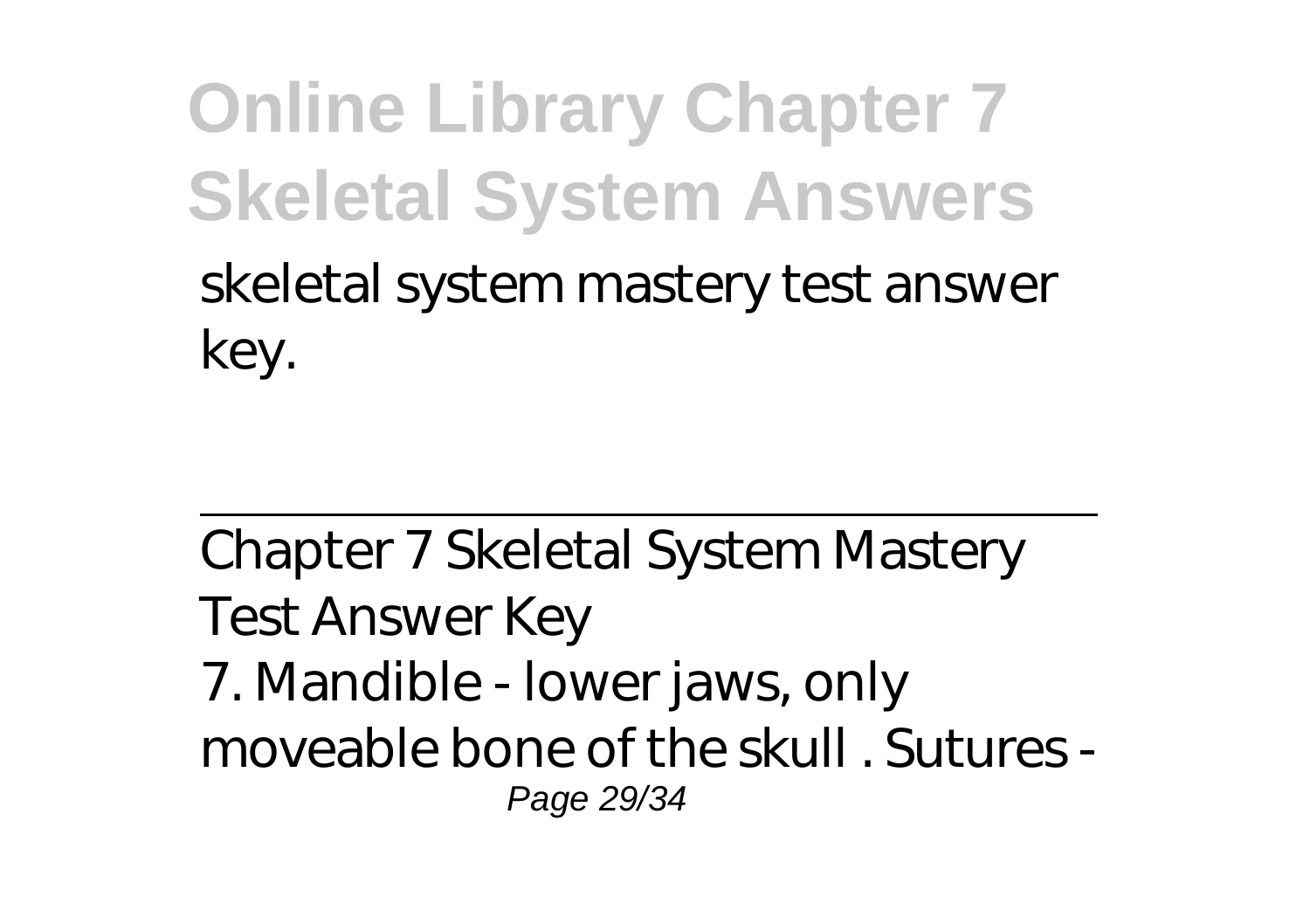connection points between skull bones. 1. Coronal - between frontal and parietal bones 2. Lambdoidal between occipital and parietal bones 3. Squamosal - between temporal and parietal bones 4. Sagittal - between parietal bones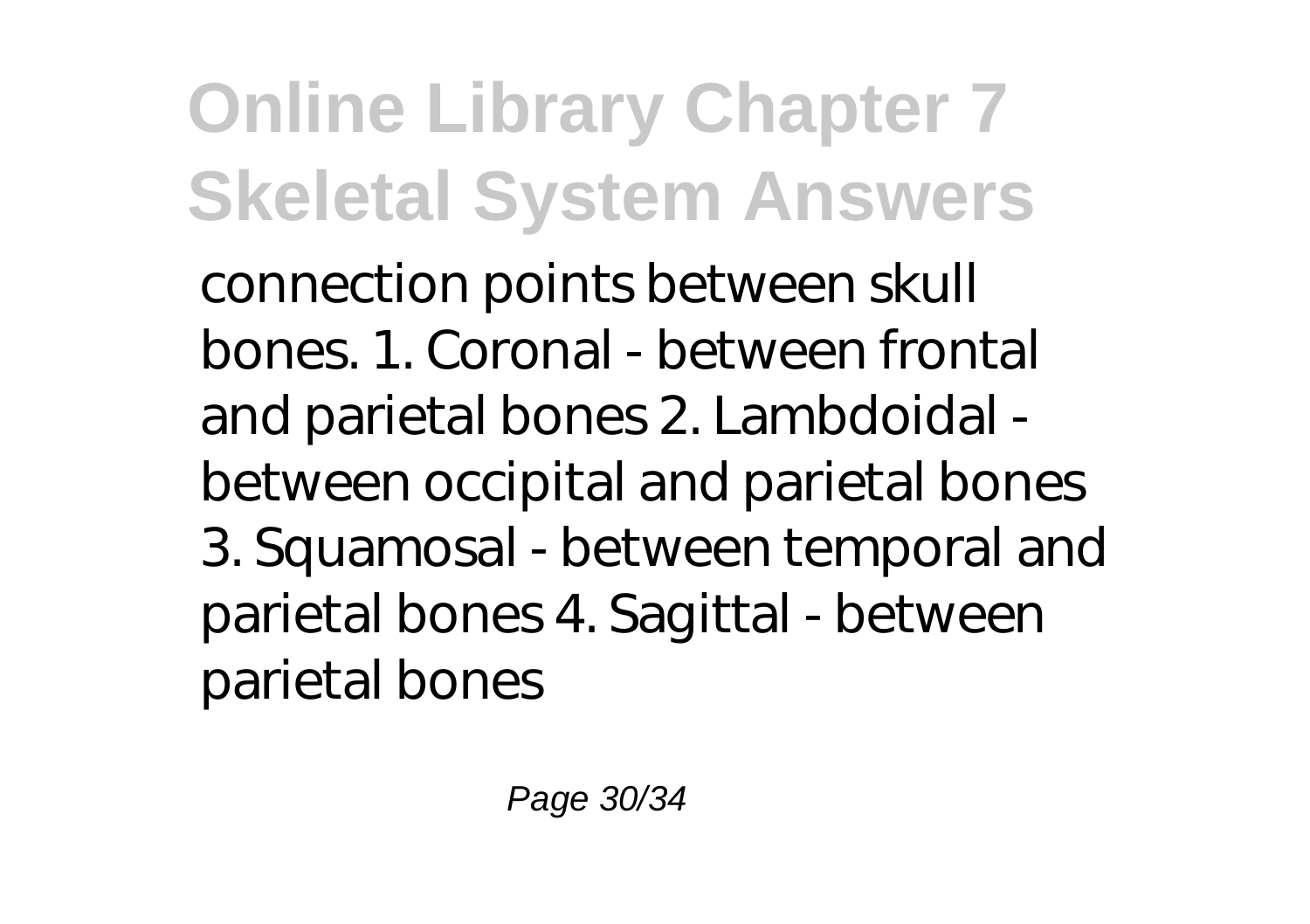SKELETAL SYSTEM - The Biology Corner Chapter 7 4 Skeletal System Assignment Sheet Answers from Skeletal System Worksheet Answers, source:helpwork99.blogspot.com. Skeletal System Skeleton Diagram 26 Page 31/34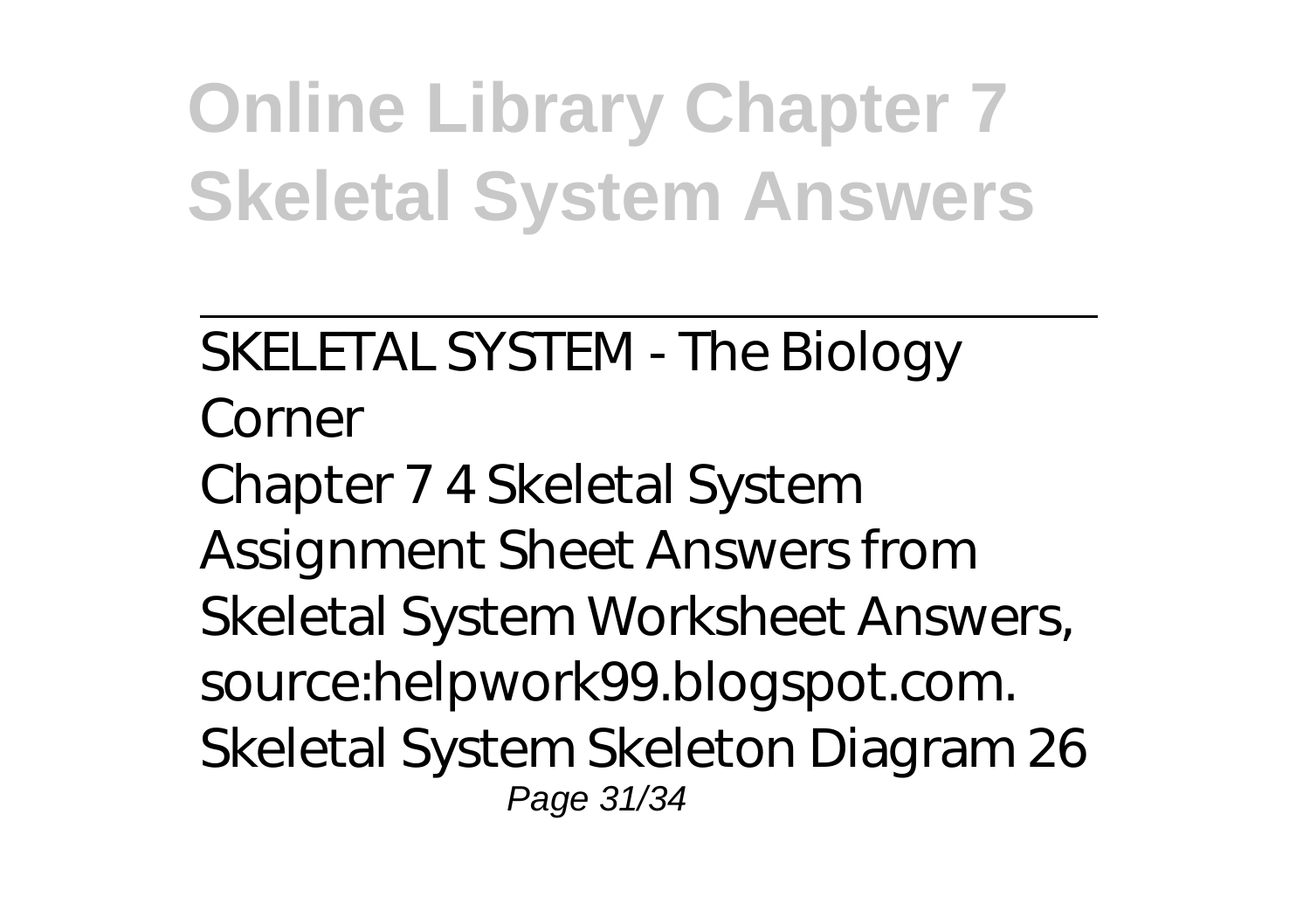Amusing Coloring Book Free from Skeletal System Worksheet Answers, source:subtleshift.me. Skeletal System from Skeletal System Worksheet Answers, source:search.rainbowresource.com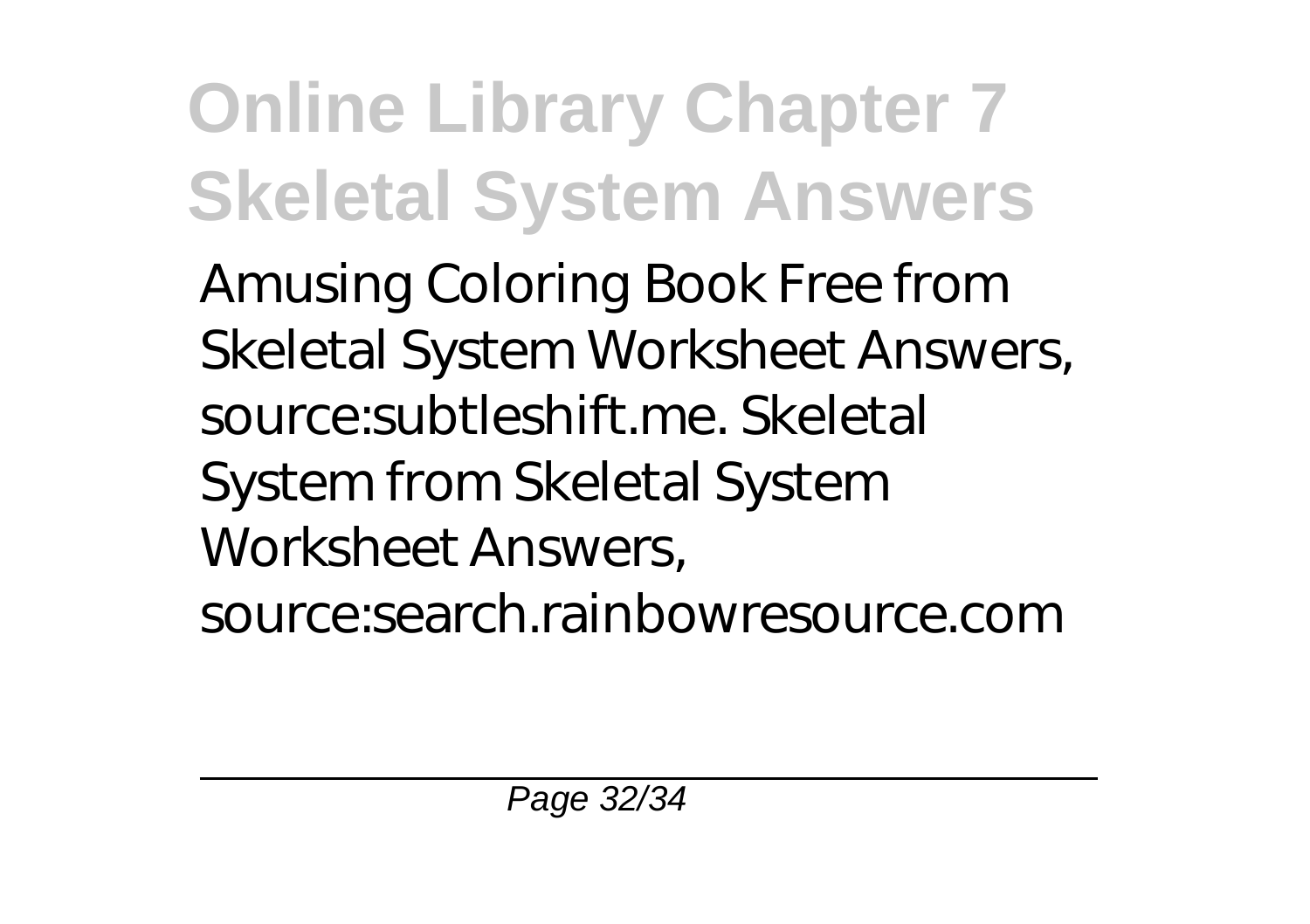Skeletal System Worksheet Answers | Homeschooldressage.com The bones of the lower limb are the femur, patella, tibia, fibula, and the bones of the foot. Bones of the foot. The foot includes the phalanges, metatarsals, and tarsals. Wrist. Location: forearm...

Page 33/34